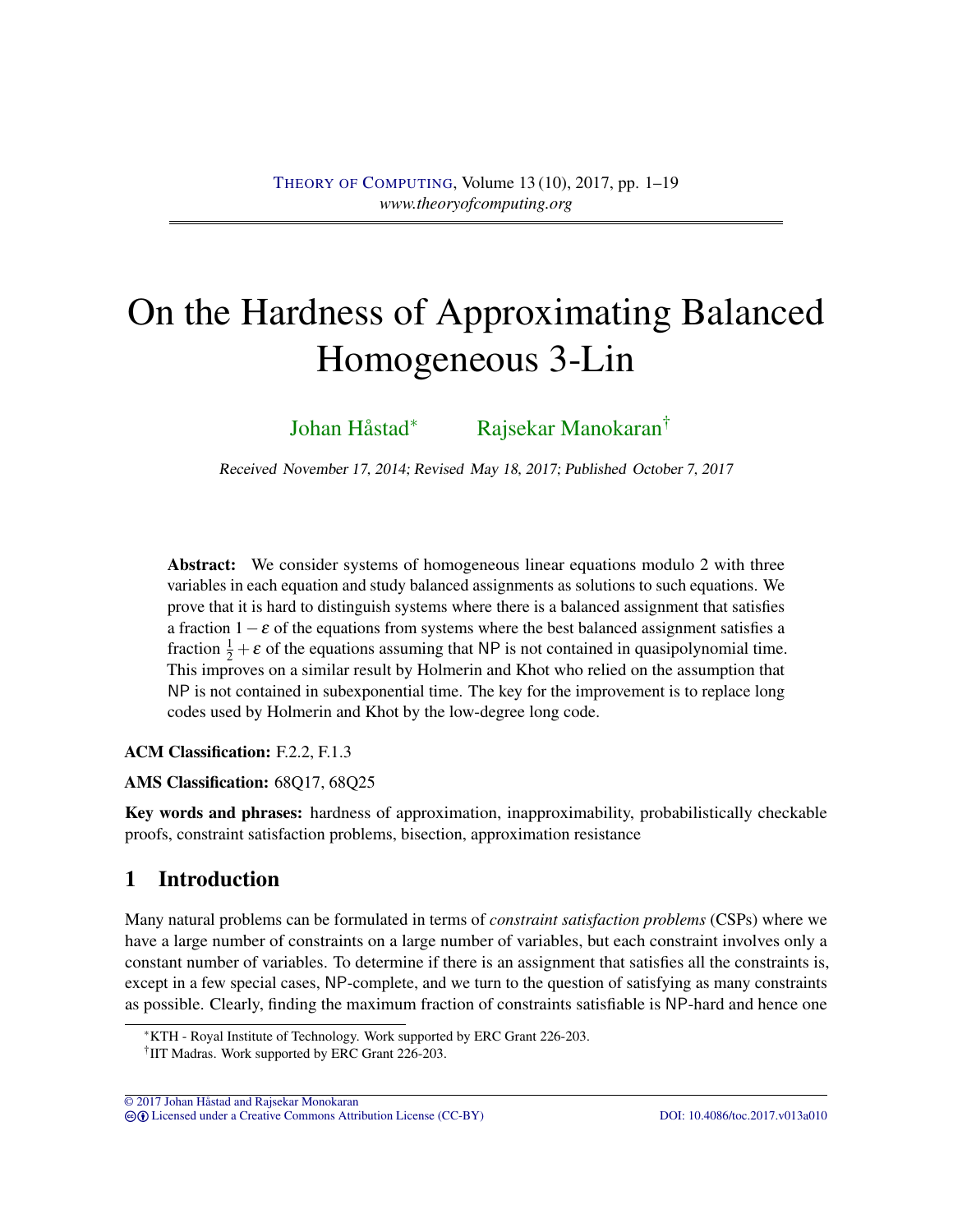<span id="page-1-0"></span>turns to approximation algorithms. An algorithm is an  $\alpha$ -approximation algorithm if its output is always within a factor  $\alpha$  of the optimal value.

A huge effort has been spent on finding the best value of  $\alpha$  achievable by a polynomial time algorithm for different problems. A key question here is whether an efficient algorithm beats the value of  $\alpha$  obtained by simply picking an assignment at random. Problems where this is not possible are called *approximation resistant*, and a surprising number of problems have this property (see for instance [\[12,](#page-17-1) [8\]](#page-16-0)). These results establish NP-hardness of the discussed problems and if we settle for Unique Games hardness, Austrin and Mossel [\[4\]](#page-16-1) gave very general conditions for approximation resistance that apply to a vast majority of all constraint predicates [\[3\]](#page-16-2). Going even further, also in the case of Unique Games hardness, Khot et al. [\[16\]](#page-17-2), gave necessary and sufficient conditions for "strong approximation resistance," a slightly stronger notion and thus we have, in broad terms, a fairly good understanding of the complexity of approximating CSPs. There are two special cases where the picture is less clear and more information is needed. One is that of *perfect completeness* (i. e., when we are guaranteed that there is an assignment that satisfies all conditions) and the other is when the problem also comes with *global constraints* and this is the case of interest in the current paper.

The simplest and possibly the most natural CSPs with global constraints are Max-Bisection and Min-Bisection where an assignment *bisecting* the vertices of a graph while maximizing or minimizing the cut edges is required. It is not difficult to see that Max-Bisection is at least as hard as the Max-Cut problem wherein any partition of the vertices is allowed. Thus, it is Unique Games hard to approximate this problem within the Goemans-Williamson constant (approximately 0.8786) [\[10,](#page-16-3) [15\]](#page-17-3). The algorithm by Austrin et al. [\[2\]](#page-16-4) comes very close to obtaining this approximation ratio (it obtains a factor 0.8776) and it is a tantalizing open problem to understand whether the problem is strictly harder than Max-Cut.

When it comes to Min-Bisection, the situation is even more open. The best algorithm, by Räcke [\[18\]](#page-17-4), achieves an approximation ratio that is logarithmic in the instance size. On the other hand, the best inapproximability, due to Khot [\[14\]](#page-17-5), rules out a  $1 + \varepsilon$ -approximation unless NP  $\subseteq$  DTIME $(\exp(n^{\varepsilon'}))$ where  $\varepsilon' \to 0$  as  $\varepsilon \to 0$ .

In this paper we study a problem given by a system of linear equations modulo 2 with three variables in each equation where a solution is required to be *balanced*, i.e. give values 0 and 1 to (almost) the same number of variables. The basic variant of problem, called Max-3-LIN, without the condition of balance between the number of 0s and 1s is known to be NP-hard [\[12\]](#page-17-1) to approximate within a factor of  $1/2+\epsilon$  for any  $\epsilon > 0$ . As the good solution in the completeness case in the reduction of [\[12\]](#page-17-1) is balanced the same hardness applies to the problem requiring a balanced assignment. In this paper, however, we study the homogeneous case, denoted by Max-Hom-Bal-3-LIN, where all the right hand sides are 0. In this situation allowing a general assignment makes the problem trivial as the identically 0 assignment satisfies all equations. The reason for studying this problem is at least two-fold. The fact that the balance condition is essential highlights this global condition which in the general case just happens to be satisfied. Secondly, having hardness for this simpler problem can give a more powerful starting point to use in further reductions.

Max-Hom-Bal-3-LIN, has previously been studied by Holmerin and Khot [\[13\]](#page-17-6) who show that that it is hard to distinguish systems where a fraction  $1-\varepsilon$  of the constraints can be satisfied, from systems where the best balanced assignment satisfies a fraction  $1/2 + \varepsilon$  of the constraints under a complexity assumption: a polynomial time distinguishing algorithm implies that NP  $\subseteq$  DTIME $(\exp(n^\delta))$  for all  $\delta > 0$ . We note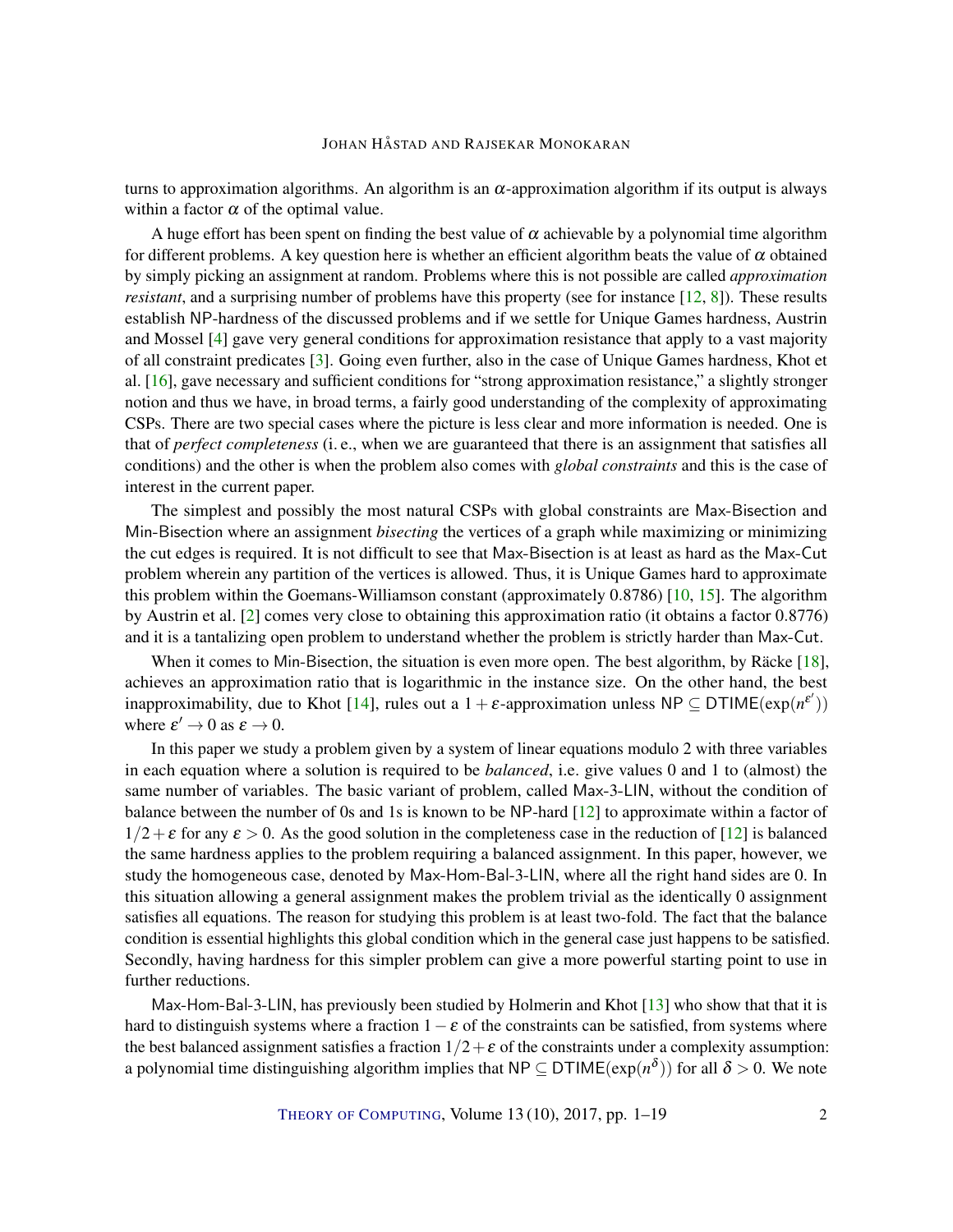<span id="page-2-2"></span>that an inapproximability of homogeneous linear equations, albeit with a stronger guarantee on the structure of the system, forms the core of the inapproximability of Min-Bisection [\[14\]](#page-17-5).

## 1.1 Our results and techniques used

We improve the complexity assumption in the above, proving the following statement.

<span id="page-2-1"></span>**Theorem 1.1** (Main). *For every*  $\varepsilon > 0$ , a language  $L \in NP$  *can be reduced to* Max-Hom-Bal-3-LIN *so that a*  $w \in L$  *maps to an instance*, *J, with value at least*  $1 - \varepsilon$ *, while if*  $w \notin L$ *, the instance* J *output has value at most*  $1/2 + \varepsilon$ *. Further, the reduction is deterministic, and the running-time (and the size of* J) is *at most*  $\exp(\log(|w|)^{O(\log 1/\epsilon)})$ .

As an immediate corollary, we see that even quasipolynomial time algorithms fail to approximate Max-Hom-Bal-3-LIN better than a random assignment.

<span id="page-2-0"></span>**Corollary 1.2.** For any  $\varepsilon > 0$ , there is no algorithm that runs in time  $\exp((\log n)^{O(1)})$  and distinguishes Max-Hom-Bal-3-LIN *instances with value at least* 1−ε *from instances with value at most* 1/2+ε *unless*  $NP \subseteq DTIME(exp((log n)^{O(1)})).$ 

Our proof of inapproximability follows rather closely that of Holmerin and Khot [\[13\]](#page-17-6) and is obtained by reducing graph 3-colorability to Max-Hom-Bal-3-LIN. The reduction uses a PCP where the verifier reads three bits from a proof and verifies that their exclusive-or is 0. The verifier is a composition of an outer verifier with an inner verifier. The former starts with a 3-colorability question and expects to find an encoding of a coloring as a low-degree polynomial. As noted by Holmerin and Khot [\[13\]](#page-17-6), low-degree polynomials satisfy certain crucial properties that allow the inner verifier of Håstad [\[12\]](#page-17-1) to output homogeneous linear equations.

Our main new ingredient is the use of the low-degree long code, introduced under the name "short code" by Barak et al. [\[6\]](#page-16-5). To adopt this to our inapproximability proof, we follow the approach by Dinur and Guruswami [\[9\]](#page-16-6) and Guruswami et al. [\[11\]](#page-17-7) who used it to prove lower bounds for some maximum constraint satisfaction problems and hypergraph colorability.

The technical problems encountered in the adaptation are not substantial as soon as one realizes that the line-point test for low-degree testing is a linear test in the bits in the proof. We believe that our result reinforces the proposition that the low-degree long code is versatile and may prove useful in many situations to get improved asymptotic bounds.

As already noted in [\[13\]](#page-17-6), lower bounds for Max-Hom-Bal-3-LIN imply, through a simple gadget reduction, results for Max-Bisection. The result is that for any  $\varepsilon > 0$  it is hard to approximate the latter problem within  $15/16 + \varepsilon$ . The assumption needed is the same as for [Corollary](#page-2-0) [1.2.](#page-2-0) This compares favorably to the factor  $16/17+\epsilon$  for which the problem is known to be NP-hard, but, of course, falls short Goemans-Williamson constant for which Unique Games hardness is known.

The next section introduces our notation and some standard facts used in the rest of the paper. [Section](#page-6-0) [3](#page-6-0) describes the outer verifier and its analysis. [Section](#page-10-0) [4](#page-10-0) describes the inner verifier and the proof of the main theorem. For completeness we give most details of the reduction to Max-Bisection in [Section](#page-14-0) [5.](#page-14-0)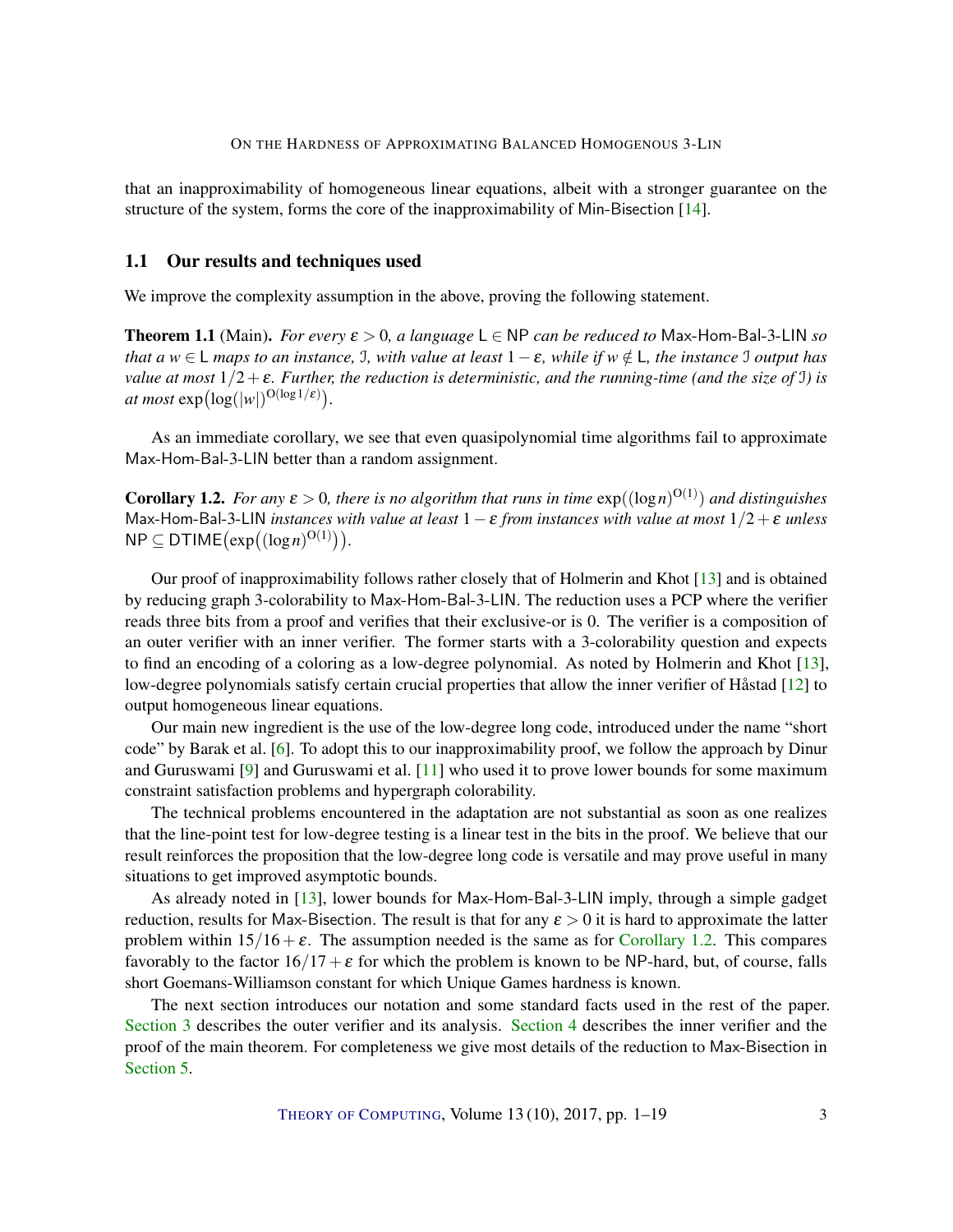## 2 Preliminaries

The focus of this article is the problem Max-Hom-Bal-3-LIN, defined below.

**Definition 2.1** (Max-Hom-Bal-3-LIN). An instance J of Max-Hom-Bal-3-LIN is specified by a set of variables,  $\mathcal{X}$ , and a distribution C over 3-tuples of  $\mathcal{X}$ . An assignment,  $\lambda$ , to J is a map  $\mathcal{X} \to \mathbb{F}_2$ . Such an assignment is said to be *balanced* if the sets  $\lambda^{-1}(0)$  and  $\lambda^{-1}(1)$  differ in cardinality by at most 1. The value of an assignment is:

$$
\mathsf{val}(\lambda; \mathcal{I}) \triangleq \Pr_{(x_1, x_2, x_3) \leftarrow \mathcal{C}} \{ \lambda(x_1) + \lambda(x_2) + \lambda(x_3) = 0 \}.
$$

Max-Hom-Bal-3-LIN asks us to identify a balanced assignment with maximum value.

We are interested in the size of an instance but as polynomial blow-up does not change the statement of the results it does not matter if we measure the size in the number of variables or the number of constraints. In view of this, for simplicity, we define the size to be the number of variables.

The Label Cover (LC) problem is a canonical starting point in many optimal inapproximability results. An intermediate step in our reduction produces LC instances with a special structure which is crucial in the subsequent parts of the proof. We call these instances of the *Certified LC* problem and the definition of the problem and its properties is given below. The key property that we need is that the constraints  $\sigma_u$ given below are low-degree polynomials and that the mappings  $\pi_{uv}$  are affine mappings. This is crucial for our ability to use the low-degree long code to code assignments.

**Definition 2.2** (Certified LC). An instance of Certified LC problem, henceforth CLC, is a tuple  $\mathcal{L} =$  $(U, V, E, \Pi, \Sigma)$  where:

- *U* and *V* are finite sets, *E* is a distribution over  $U \times V$ , and
- there exists  $L, R \in \mathbb{Z}$  such that:

$$
\Pi = \left\{ \pi_{uv} : \mathbb{F}_2^L \to \mathbb{F}_2^R \mid (u, v) \in \mathsf{supp}(E) \right\}, \quad \text{and} \quad \Sigma = \left\{ \sigma_u : \mathbb{F}_2^L \to \mathbb{F}_2 \mid u \in U \right\}.
$$

The integers *L* and *R* are called the left and right bit-length respectively while Π and Σ are called the projection and certification constraints. An assignment to the instance is a pair of functions (Λ*L*,Λ*R*) where  $\Lambda_L: U \to \mathbb{F}_2^L$  satisfies  $\sigma_u(\Lambda_L(u)) = 0$  for every  $u \in U$  and  $\Lambda_R: V \to \mathbb{F}_2^R$ . The value of an assignment  $\Lambda = (\Lambda_L, \Lambda_R)$  is defined as:

$$
\mathsf{val}_{\mathcal{L}}(\Lambda) \triangleq \Pr_{(uv)\leftarrow E} \{ \Lambda_R(v) = \pi_{uv}(\Lambda_L(u)) \}.
$$

We use the notation  $\Pr_{v|u} \{E\}$  to denote the probability of event *E* when choosing *v* as a random neighbor of *u* and we have a similar notation  $\mathbf{E}_{v|x}[X]$  for expectation.

We construct CLC instances that satisfy two crucial properties, mixing and smoothness, that are defined below.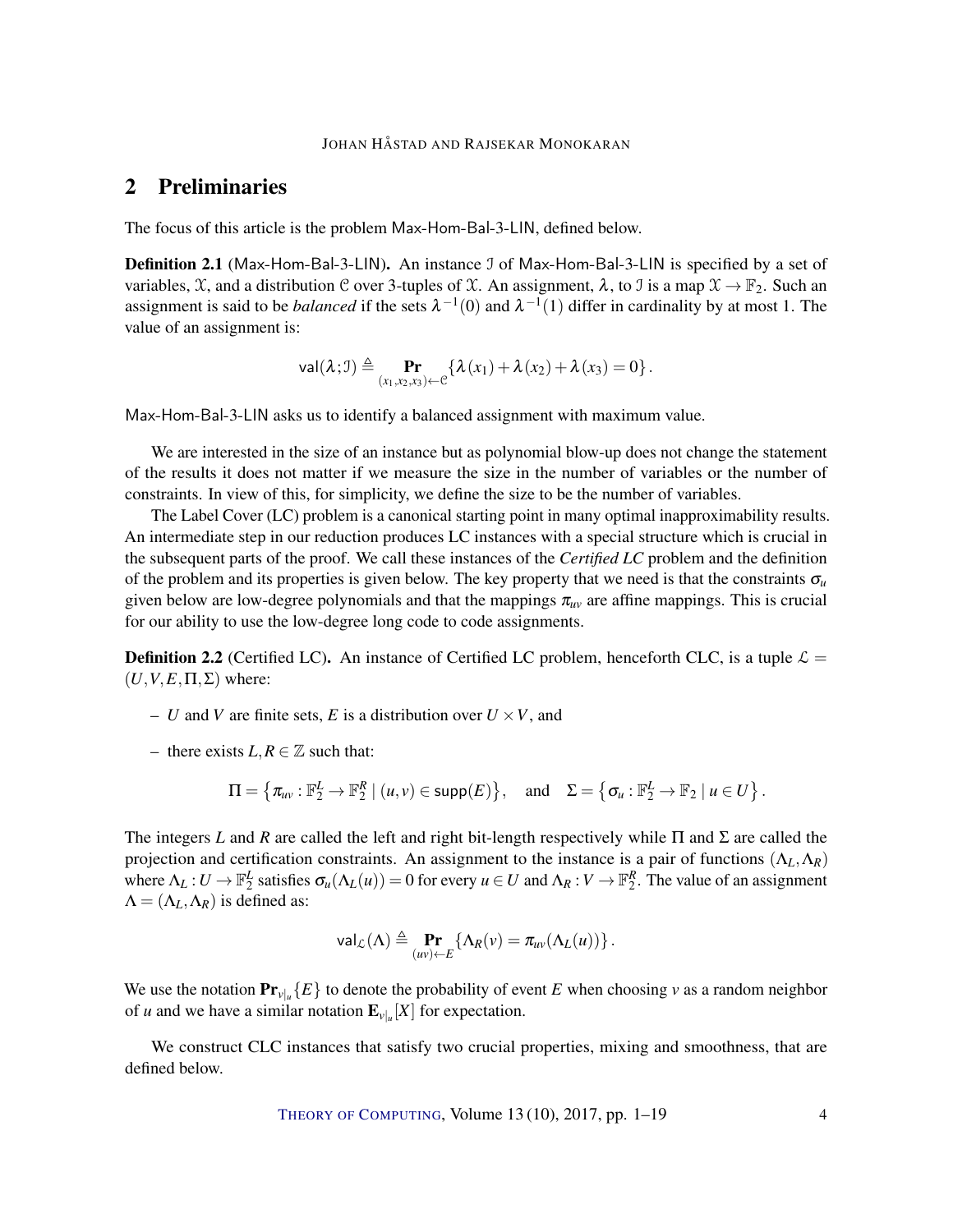<span id="page-4-1"></span>**Definition 2.3** (Smoothness). A CLC instance is said to be  $\xi$ -smooth if for every  $u \in U$  and every two distinct  $a, b \in \mathbb{F}_2^L$ ,

$$
\Pr_{v|_u} \{ \pi_{uv}(a) = \pi_{uv}(b) \} \leq \xi.
$$

**Definition 2.4** (Mixing). A CLC instance is said to be  $\eta$ -mixing if for every  $\psi : V \to [0,1]$ ,

$$
\mathbf{E}\left[\left|\mathbf{E}\left[\psi(v)\right]-\mathbf{E}\left[\psi(v)\right]\right|\right]\leq \eta.
$$

Our result invokes the analysis of two different low-degree testers and their set up and analysis are described next.

#### 2.1 Testing low-degree functions

For a field  $\mathbb F$  and a positive integer m,  $\mathbb F^m$  denotes the m-dimensional vector space over  $\mathbb F$ . We consider polynomials with coefficients in  $\mathbb F$  and the degree of a polynomial  $p : \mathbb F^m \to \mathbb F$  is the maximum over the degrees of the monomials where the degree of the monomial  $\prod x_i^{d_i}$  is  $\sum_i d_i$ . The set of all polynomials of degree at most *d* is a vector space over  $\mathbb F$  and is denoted by  $\mathbb P_d(\mathbb F^m)$ , or simply  $\mathbb P_d$  if the domain of the polynomials is clear from the context. The *agreement* between two functions  $f, g : \mathbb{F}^m \to \mathbb{F}$  is the fraction of inputs where they are equal and this quantity is denoted by  $\alpha(f,g)$ . The agreement of a function f with  $\mathbb{P}_d$ ,  $\alpha(f, \mathbb{P}_d)$ , is the maximum of  $\alpha(f, p)$  over  $p \in \mathbb{P}_d$ . The well known fact that low-degree polynomials have small pairwise agreement is essential for us and in coding theory terms this is a statement about the minimal distance of a Reed-Muller code. This is also known as the Schwarz-Zippel lemma and we use it in the following form.

# <span id="page-4-0"></span>**Lemma 2.5.** Any two distinct  $p, q \in \mathbb{P}_d(\mathbb{F}^m)$  satisfy  $\alpha(p,q) \le d/|\mathbb{F}|$ .

The first low-degree tester we describe is designed for large fields. It was developed in the context of the PCP theorem and uses geometric structures such as lines. We present it here as a CLC to suit our needs. A *line* passing through two distinct points  $u, v \in \mathbb{F}^m$  has a parametric representation  $\ell : \mathbb{F} \to \mathbb{F}^m$  given by  $\ell(x) = u + x \cdot (v - u)$ . Similarly, for a positive integer *k*, and  $k + 1$  points  $u_0, \ldots, u_k$ , we have the function  $p:(x_1,\ldots,x_k)=u_0+\sum_i x_i(u_i-u_0)$  whose image,  $\{p(x) | x_i \in \mathbb{F}\}\$  is a *flat*, denoted by  $\mathbb{S}(u_0,\ldots,u_k)$ . When the elements  $(u_i - u_0)$  are all linearly independent, the set is a *k*-flat. Note that different choices of  $u_i$ might yield the same flat, and we fix an arbitrary canonical parametric representation of each flat. The space of all *k*-flats is denoted by  $\mathbb{S}_k$ , or  $\mathbb{S}_k(\mathbb{F}^m)$  when the vector space needs to be emphasized.

Fix a positive integer *t* and let  $\mathbb F$  be the field of order  $q = 2^t$ . The *line-point* test is the CLC with  $V = \mathbb{F}^m$ ,  $U = \mathbb{S}_1(\mathbb{F}^m)$ , and  $\sigma_u \equiv 0$  for every  $u \in U$ . The assignments to *V* are expected to be the evaluation of a polynomial  $p \in \mathbb{P}_d$  and thus we set  $R = t$ . The restriction of p of degree d to a line  $\ell$  is  $p \circ \ell$  and is a univariate polynomial of degree at most *d*. The assignment to the line  $\ell \in U$  is to be the representation of this polynomial. We set  $L = t(d + 1)$  and treat an assignment as a polynomial  $p_\ell : \mathbb{F} \to \mathbb{F}$ . For a  $x \in \mathbb{F}$ ,  $\ell(x) \in \mathbb{F}^m = V$  the constraint  $\pi_{\ell, \ell(x)}$  maps  $p_\ell$  to  $p_\ell(x)$ . Finally, the distribution *E* picks  $\ell \leftarrow U$ , and  $x \leftarrow \mathbb{F}$ uniformly at random and produces  $(\ell, \ell(x))$ . We denote the CLC by  $\mathcal{L}_{m,d}^{LP}(\mathbb{F})$ . The following analysis of this test is due to Arora and Sudan [\[1\]](#page-16-7).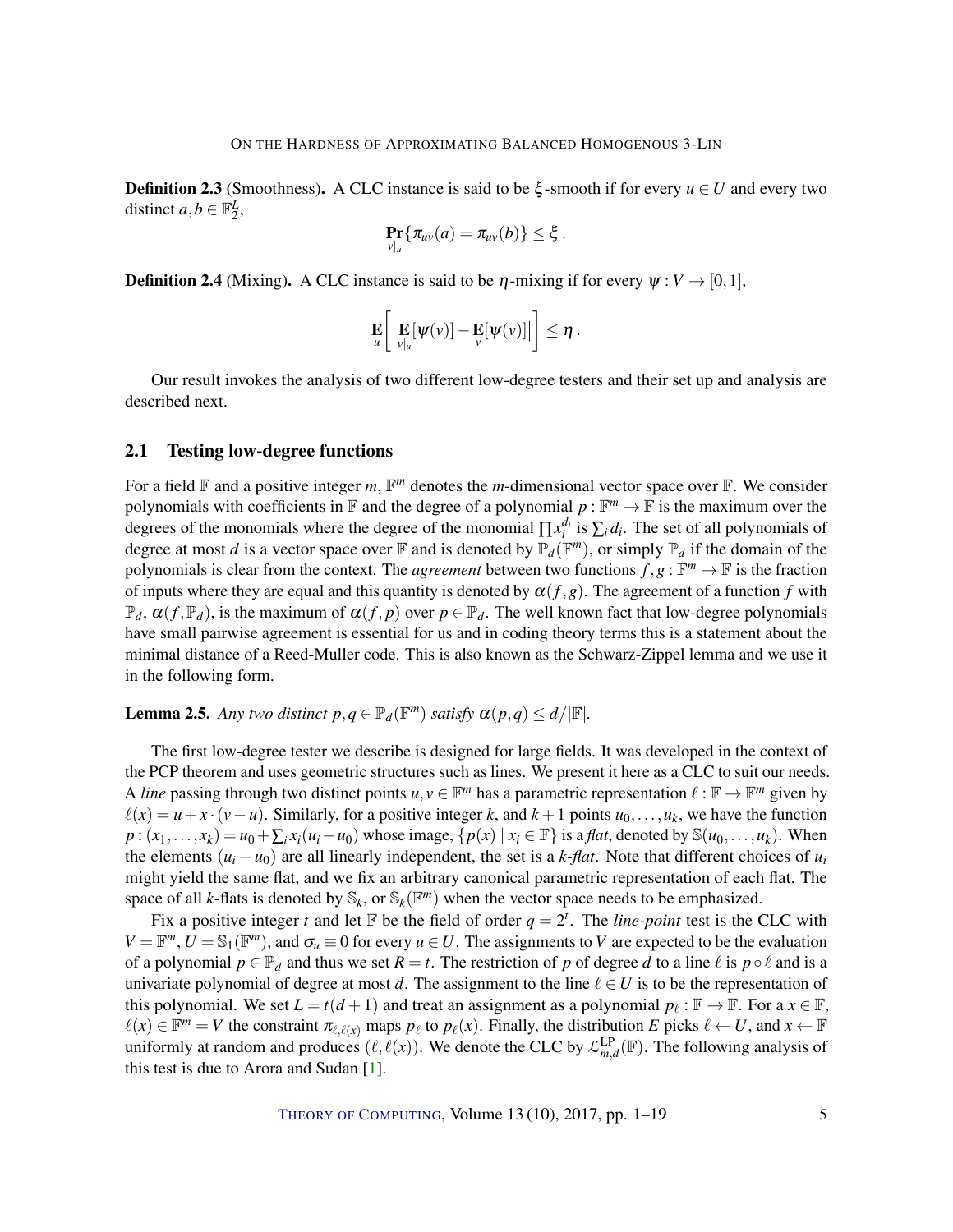<span id="page-5-2"></span><span id="page-5-0"></span>**Theorem 2.6** (Theorem 16, [\[1\]](#page-16-7); reformulation<sup>1</sup>). *There exists constants*  $c > 0$  *and*  $\gamma_0 > 0$  *such that, if q* > *d*<sup>c</sup>,  $γ$  <  $γ$  *the following holds. For every assignment*  $Λ_R$  :  $V$   $\rightarrow$   $\mathbb F$  *to*  $\mathcal{L}_{m,d}^{LP}(\mathbb F)$ *, if for some*  $Λ_L$ :  $(Λ_L,Λ_R)$ *has value at least*  $1 - \gamma$ *, then there is a*  $p \in \mathbb{P}_d$  *such that*  $\alpha(\Lambda_R, p) \geq \frac{7}{12}$ .

Points on a line are pairwise independent and hence the line-point test yields a mixing CLC.

<span id="page-5-1"></span>**Lemma 2.7.** *The instance*  $\mathcal{L}_{m,d}^{\text{LP}}(\mathbb{F})$  *is*  $\sqrt{1/q}$ -mixing.

*Proof.* Fix a function  $\psi : V \to [0,1]$ . Now,

$$
\underset{\ell \leftarrow \mathbb{S}_1}{\mathbf{E}} \left[ \underset{\ell \leftarrow \mathbb{S}_1}{\mathbf{E}} \left[ \psi(\ell(t)) \right] \right] = \underset{\mu \leftarrow \mathbb{F}^m}{\mathbf{E}} \left[ \psi(u) \right],
$$
\nand, 
$$
\underset{\ell \leftarrow \mathbb{S}_1}{\mathbf{E}} \left[ \left( \underset{t \leftarrow \mathbb{F}}{\mathbf{E}} \psi(\ell(t)) \right)^2 \right] = \underset{\ell, t_1, t_2}{\mathbf{E}} \left[ \psi(\ell(t_1)) \psi(\ell(t_2)) \right].
$$

For fixed  $t_1 \neq t_2$ , conditioned on  $x = \ell(t_1)$ ,  $\ell(t_2)$  on a random line  $\ell$  takes every value in *V* other than  $\ell(t_1)$ with equal probability and thus in this case

$$
\mathbf{E}[\psi(\ell(t_1))\psi(\ell(t_2))] = \psi(x)\frac{q^m\mathbf{E}[\psi] - \psi(x)}{q^m}.
$$

Since  $t_1 = t_2$  with probability  $1/q$ ,

$$
\mathop{\mathbf{E}}_{\ell \leftarrow \mathbb{S}_1} \left[ \left( \mathop{\mathbf{E}}_{t \leftarrow \mathbb{F}} \psi(\ell(t)) \right)^2 \right] \leq \frac{1}{q} + \frac{q-1}{q} (\mathop{\mathbf{E}}[\psi])^2 \leq \frac{1}{q} + (\mathop{\mathbf{E}}[\psi])^2.
$$

An application of Jensen's inequality yields the result.  $\Box$ 

#### **2.2** Fourier analysis over  $\mathbb{P}_d(\mathbb{F}_2^L)$  $_{2}^{L})$

The second low-degree testing result is used in analyzing maps from  $\mathbb{P}_d(\mathbb{F}_2^L)$  to  $\mathbb{R}$ . We review standard facts about the Fourier transform of such maps towards stating the testing result in this context. In what follows,  $\mathbb{F} = \mathbb{F}_2$  and the vector space is  $\mathbb{F}^L$  unless stated otherwise. Every function  $f : \mathbb{F}^L \to \mathbb{F}$  can be written as a multilinear polynomial of degree at most *L* and thus the space of maps,  $\mathbb{F}^L \to \mathbb{F}$ , is equal to  $\mathbb{P}_L$ . For two maps *f*,*g*, we have the natural inner product:  $\langle f, g \rangle \triangleq \sum_x f(x)g(x)$  where the operations are over F. As is well known, the dual code of  $\mathbb{P}_d$  under this inner product is  $\mathbb{P}_{L-d-1}$ . For a  $\beta \in \mathbb{P}_L$ , define the character map  $\chi_{\beta} : \mathbb{P}_L \to \mathbb{R}$  by:

$$
\chi_{\beta}(g) \triangleq (-1)^{\langle \beta, g \rangle}.
$$

If  $\beta_1 = \beta_2 + p$  where  $p \in \mathbb{P}_{L-d-1}$  then, as  $\mathbb{P}_{L-d-1}$  is the dual of  $\mathbb{P}_d$ ,  $\chi_{\beta_1}(g) = \chi_{\beta_2}(g)$  for any  $g \in \mathbb{P}_d$ . By standard terminology  $\beta_1$  and  $\beta_2$  are in this case said to belong to the same *coset* of  $\mathbb{P}_{L-d-1}$ .

The Hamming weight of  $\beta$ , denoted by wt( $\beta$ ), is the number of *x* such that  $\beta(x) = 1$ . From each coset of  $\mathbb{P}_{L-d-1}$  in  $\mathbb{P}_L$ , we pick a  $\beta$  of least Hamming weight (breaking ties arbitrarily) and denote the

<sup>&</sup>lt;sup>1</sup>The number 7/12 can be replaced by any number between 1/2 and 2/3. The constant  $\gamma_0$  is such that setting  $\rho \ge (1-\gamma_0)$  in Theorem 16 satisfies  $2\rho/3 \ge 7/12$ .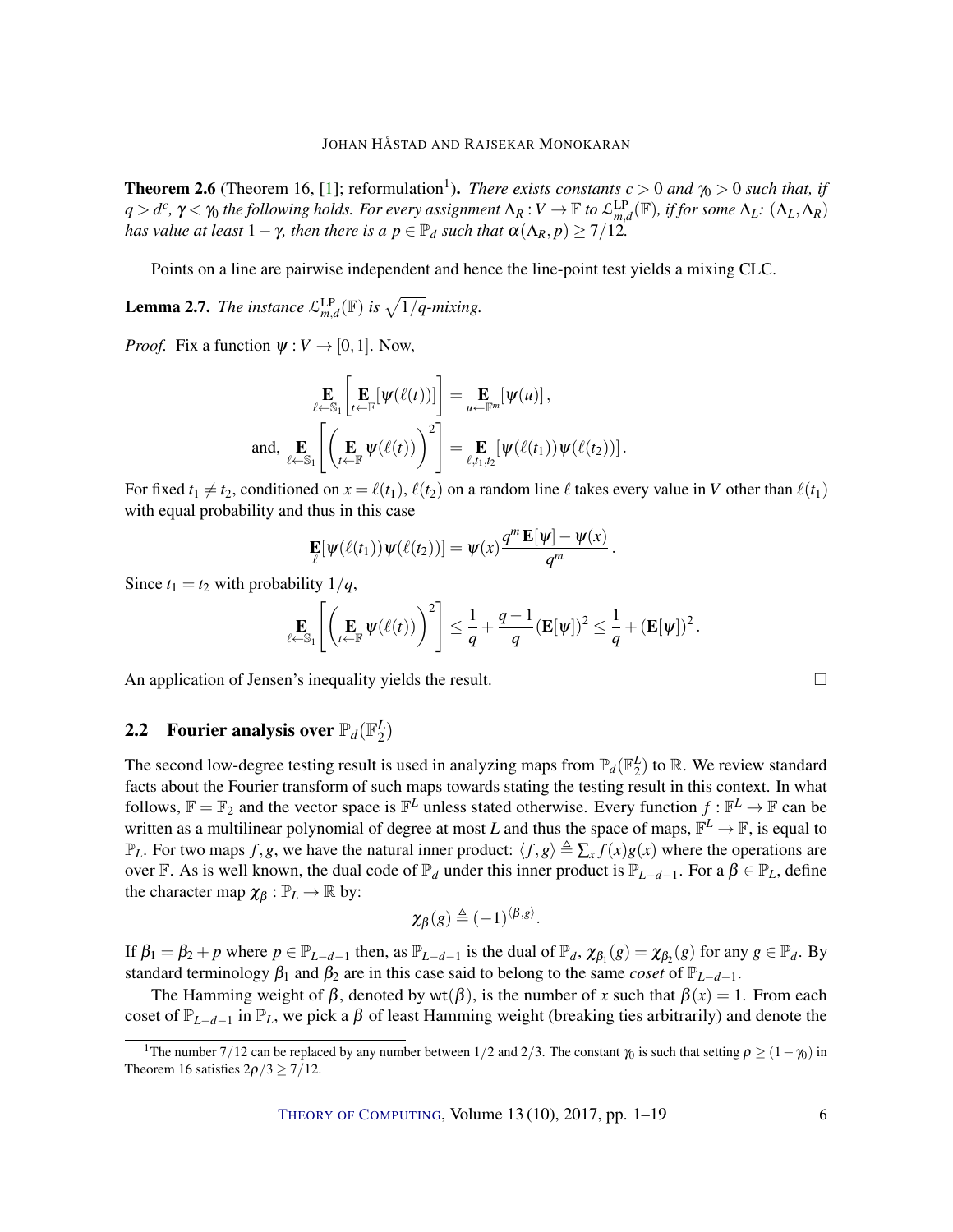<span id="page-6-3"></span>set of these representatives by  $\mathbb{X}_d$ . A standard fact about the Fourier transform states that a function  $\lambda : \mathbb{P}_d \to \mathbb{R}$  can be written as:

$$
\lambda(g) = \sum_{\beta \in \mathbb{X}_d} \hat{\lambda}(\beta) \chi_{\beta}(g), \qquad (2.1)
$$

where the *Fourier coefficients*  $\hat{\lambda}(\beta)$  are real numbers. The characters form an orthonormal basis as for every  $\beta_1, \beta_2 \in \mathbb{X}_d$ ,

$$
\mathop{\mathbf{E}}_{g \leftarrow \mathbb{P}_d} [\chi_{\beta_1}(g) \chi_{\beta_2}(g)] = \begin{cases} 1 & \text{if } \beta_1 = \beta_2, \\ 0 & \text{otherwise.} \end{cases} \tag{2.2}
$$

An *affine form* in *L* variables is the polynomial  $a_0 + \sum a_i x_i$  where each  $a_i$  is in  $\mathbb{F}_2$ . A list of affine forms  $\pi^{(1)}, \ldots, \pi^{(R)} : \mathbb{F}^L \to \mathbb{F}$ , can be viewed as an affine map  $\pi : \mathbb{F}^L \to \mathbb{F}^R$ . In this situation, for  $f \in \mathbb{P}_d(\mathbb{F}^R)$ , we have that also  $f \circ \pi = f(\pi(x))$  belong to  $\mathbb{P}_d(\mathbb{F}^L)$ . Let  $\pi^{-1}(y)$  be the set of all *x* such that  $\pi(x) = y$ , and for a  $\beta : \mathbb{F}^L \to \mathbb{F}$  define the projected map  $\pi_2(\beta) : \mathbb{F}^R \to \mathbb{F}$  as

$$
\pi_2(\beta)(y) \triangleq \sum_{x \in \pi^{-1}(y)} \beta(x).
$$
 (2.3)

It is not difficult to see that the identity  $\chi_{\beta}(f \circ \pi) = \chi_{\pi_2(\beta)}(f)$  holds.

Let  $\mathbb{L}_d$  denote the space of all polynomials which are the product of exactly  $d$  linearly independent affine forms. The result of Bhattacharyya et al. [\[7\]](#page-16-8) on testing functions in  $\mathbb{P}_{L-d-1}(\mathbb{F}_2^L)$  shows the following.

<span id="page-6-2"></span>**Theorem 2.8** (Theorem 1, [\[7\]](#page-16-8); stated here as in Proposition 14, [\[9\]](#page-16-6)). *There is a*  $\rho_0 < 1$  *such that for every*  $\beta \in \mathbb{X}_d$ ,

$$
\mathop{\mathbf{E}}\limits_{\zeta\leftarrow \mathbb{L}_d}\!\left[\chi_\beta(\zeta)\right]\leq \max\!\left\{1-\frac{\mathsf{wt}(\pmb{\beta})}{2^d},\rho_0\right\}.
$$

## <span id="page-6-0"></span>3 Outer verifier

In this section we show that the values of CLC instances satisfying all the necessary structural properties are still hard to approximate. The proof is via a reduction from the 3-coloring problem on graphs and is essentially due to Holmerin and Khot [\[13\]](#page-17-6). Our statement (see [Theorem](#page-7-0) [3.2\)](#page-7-0) allows for a more flexible setting of the parameters controlling the size of the reduction and proves a few additional properties that are relevant to its use in [Section](#page-10-0) [4.](#page-10-0)

A graph is said to be  $\theta$ -far from being 3-colorable if every 3-coloring of the vertices has at least a θ-fraction of the edges between vertices of the same color. The work of Petrank [\[17\]](#page-17-8) (see also [\[5\]](#page-16-9)) shows the following inapproximability of the 3-coloring problem.

<span id="page-6-1"></span>**Theorem 3.1** (Theorem 3.3, [\[17\]](#page-17-8)). *There is a number*  $\theta > 0$  *such that* 3*-colorable graphs are* NP-hard *to distinguish from graphs that are* θ*-far from being* 3*-colorable.*

In what follows, we reserve the symbol *n* for the number of vertices in the graph we reduce from. A parameter, say *m*, that depends on the size of the graph is a function  $\mathbb{Z}^+ \to \mathbb{Z}^+$  of *n*, but we omit the argument writing *m* instead of *m*(*n*).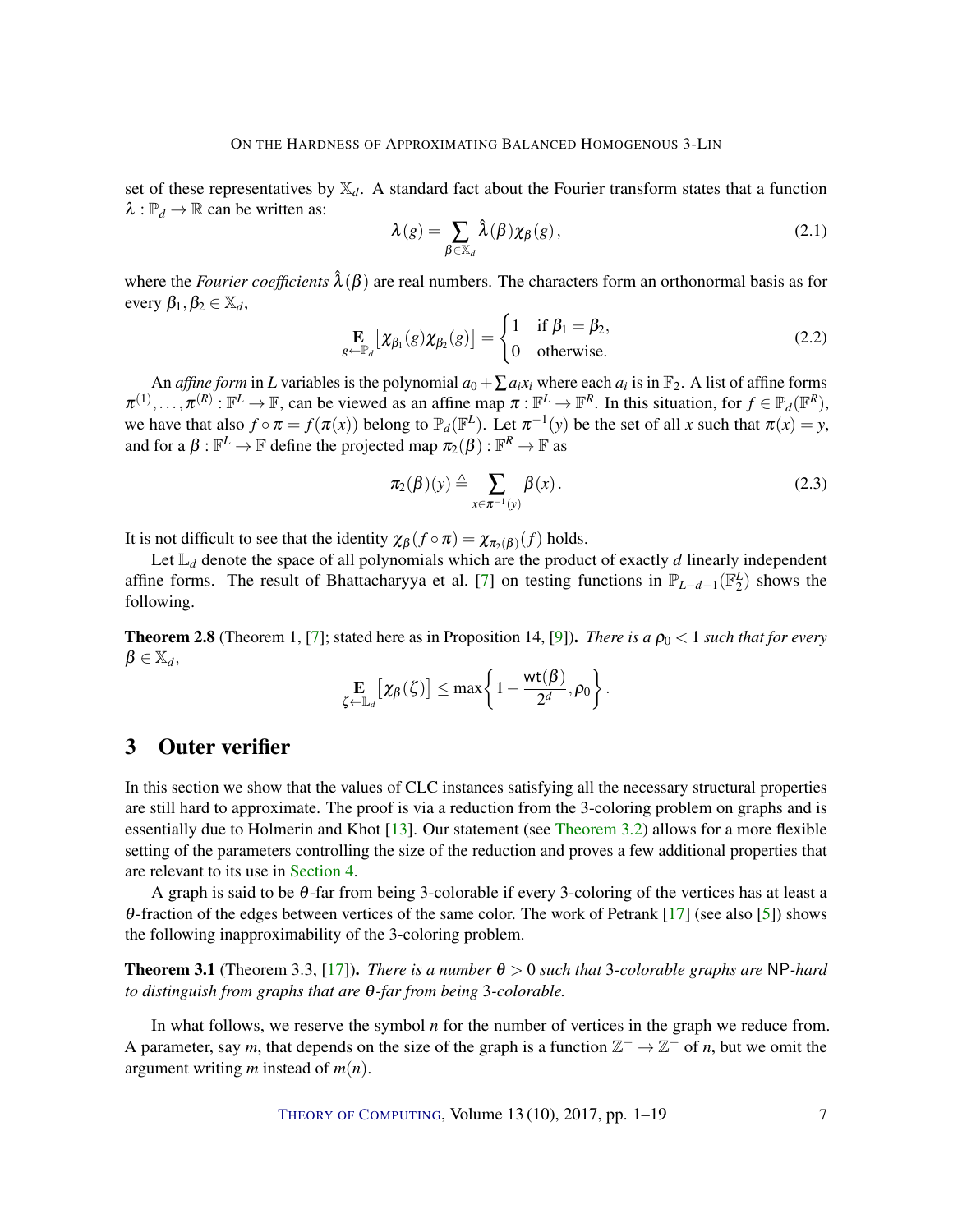<span id="page-7-0"></span>Theorem 3.2. *There exist constants c*,*d*<sup>0</sup> *such that, for parameters m*,*d*, *and t satisfying*

<span id="page-7-1"></span>
$$
\binom{m}{d} \ge n; \ d \ge d_0; \ and \ q = 2^t \ge d^c,
$$
\n
$$
(3.1)
$$

*and for any*  $\delta > 0$ , there is a reduction from a graph G on *n* vertices to a CLC  $\mathcal{L} = (U, V, E, \Pi, \Sigma)$  such *that the statements below are true.*

- <span id="page-7-4"></span>*1. If G is* 3*-colorable, then*  $val(\mathcal{L}) = 1$ *.*
- <span id="page-7-2"></span>*2. If G* is  $\theta$ *-far from being* 3*-colorable, then* val $(\mathcal{L}) \leq \delta$  *(here*  $\theta$  *is as in [Theorem](#page-6-1) [3.1\)](#page-6-1).*
- <span id="page-7-5"></span>3. The instance L is  $O(log(1/\delta)/\sqrt{q})$ -mixing,  $d/q$ -smooth and further, the marginal distribution of  $v \in V$  *obtained from E is uniform.*
- <span id="page-7-6"></span>4. The left and right bit-lengths (L and R) are at most  $O(log(1/\delta)td^3)$ .
- <span id="page-7-7"></span>*5. Each projection constraint*  $\pi_{uv} : \mathbb{F}_2^L \to \mathbb{F}_2^R$  *in*  $\Pi$  *is a list of R affine maps*  $\mathbb{F}_2^L \to \mathbb{F}_2$ *.*
- <span id="page-7-8"></span>*6. Each certification constraint*  $\sigma_u$  *in*  $\Sigma$  *is decomposable into a list of polynomials*  $p_1, \ldots, p_k$  *each belonging to*  $\mathbb{P}_2(\mathbb{F}_2^L)$  *such that*  $\sigma_u(x) = 0$  *if and only if*  $p_i(x) = 0$  *for every i.*
- <span id="page-7-9"></span>*7. The reduction is deterministic and requires at most*  $(q^m n)^{O(\log(1/\delta))}$  *steps.*

The rest of this section proves this theorem. The reduction first embeds the coloring problem in the line-point CLC. We set up some notation before presenting the reduction. For parameters *m*, *d*, and *t* as in [Theorem](#page-7-0) [3.2,](#page-7-0)  $\mathbb F$  denotes the field of order  $2^t$ . We need a representation of each element of  $\mathbb F$  by a vector of *t* bits and use a natural representation such that field-addition becomes exclusive-or of vectors and multiplication by a fixed field element is a linear transformation. The zero of the field is represented by 0<sup>*t*</sup> and we assume that the identity is represented by the unit vector  $e_t$  with a one in the last component. We denote these two elements by 0 and 1, respectively. Finally we let 2 denote the field element represented by  $e_{t-1}$ . These three elements are used as colors and a 3-coloring of *G* is viewed as  $\phi$  :  $G \rightarrow \{0,1,2\}$ .

A set  $s \subseteq [m]$  is also viewed as a point  $s \in \mathbb{F}^m$  where  $s_k = 1$  if  $k \in s$  and  $s_k = 0$  otherwise where we typeset the symbol in bold face to emphasize the latter view. Let  $(\mathbb{S}_1(\mathbb{F}^m), \mathbb{F}^m, E_0, \Pi_0, \Sigma_0)$  denote the linepoint CLC,  $\mathcal{L}_{m,d}^{\text{LP}}(\mathbb{F})$ . Each element in *U* of the CLC we construct extends a line  $\ell = \mathbb{S}(u_0, u_1) \in \mathbb{S}_1$  into a flat  $\mathbb{S}(u_0, u_1, s_i, s_j)$  for some choice of  $s_i, s_j \in \mathbb{F}^m$ . An assignment to this flat is a polynomial in  $\mathbb{P}_d(\mathbb{F}^3)$  that describes the restriction of a polynomial in  $\mathbb{P}_d(\mathbb{F}^m)$  along the parametric representation of the flat. Note that different choices of  $u_0$  and  $u_1$  may lead to the same flat and thus we fix some canonical parametric representation of the flat  $\mathbb{S}(u_0, u_1, s_i, s_j)$ . In particular, given an assignment  $p \in \mathbb{P}_d(\mathbb{F}^3)$ ,  $p(\mathbf{0}, \mathbf{1}, \mathbf{0})$  and  $p(0,0,1)$  are the values at  $s_i$  and  $s_j$  respectively.

<span id="page-7-3"></span>Procedure 3.3 (Reduction to CLC).

**Input:** A graph  $G = (\lbrace n \rbrace, E_G)$ ; and parameters *m*, *d* and *t*.

**Output:** A CLC instance  $\mathcal{L} = (U, V, E, \Pi, \Sigma)$ .

1. Pick a collection  $\mathcal{F} = \{s_1, \ldots, s_n\}$  of *n* distinct elements of  $\binom{[m]}{d}$ <sup>*m*]</sup>).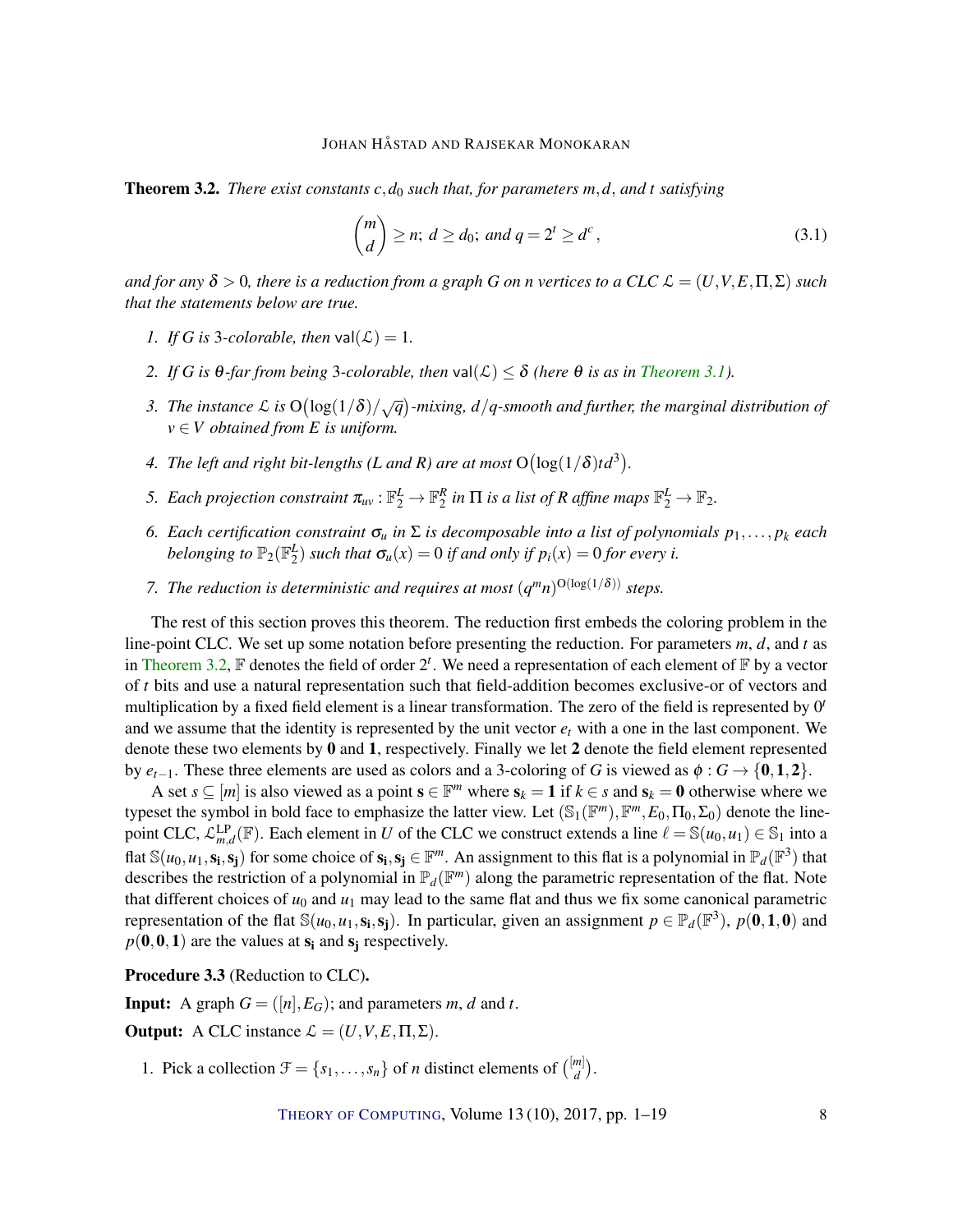2. Set  $V = \mathbb{F}^m$ , and

$$
U = \bigcup_{(i,j)\in E_G} \left\{ \mathbb{S}(u_0, u_1, \mathbf{s_i}, \mathbf{s_j}) \mid \mathbb{S}(u_0, u_1) \in \mathbb{S}_1(\mathbb{F}^m) \text{ and } \mathbb{S}(u_0, u_1, \mathbf{s_i}, \mathbf{s_j}) \text{ a 3-flat } \right\}.
$$

An assignment to  $v \in V$  is an element of  $\mathbb{F}$ ; thus  $R = t$ . Assignments to U are from  $\mathbb{P}_d(\mathbb{F}^3)$  and thus  $L = \binom{d+3}{3}$  $_{3}^{+3}$ )t.

- 3. Set *E* to be the distribution that
	- (a) samples an edge  $(i, j) \in E_G$  uniformly at random;
	- (b) samples  $(\ell = \mathbb{S}(u_0, u_1), v)$  from  $E_0$ ;
	- (c) picks a random 3-flat *u* containing  $\tilde{u} = \mathbb{S}(u_0, u_1, \mathbf{s_i}, \mathbf{s_j}), v$ ; and
	- (d) produces  $(u, v)$ .
- 4. Let  $(x_1, x_2, x_3)$  map to the point *v* in the canonical representation of the flat *u* picked above. Set  $\pi_{uv} = p \rightarrow p(x_1, x_2, x_3)$ , for  $p \in \mathbb{P}_d(\mathbb{F}^3)$ .
- 5. Finally,  $\sigma_u$  maps a polynomial p to zero if and only if  $p(0,1,0)$  and  $p(0,0,1)$  are valid and distinct colors.

Note that the collection  $\mathcal F$  exists as long as Equation [\(3.1\)](#page-7-1) is satisfied. We fix a CLC  $\mathcal L$  obtained from a graph *G* and proceed with the analysis.

<span id="page-8-0"></span>**Lemma 3.4.** *If G is* 3*-colorable, then*  $val(\mathcal{L}) = 1$ *.* 

*Proof.* For a set  $s \subseteq [m]$ , we write  $x_s$  for the monomial  $\prod_{j \in s} x_j$ . A 3-coloring of the graph,  $\phi : [n] \to$  $\{0,1,2\}$  corresponds to the polynomial  $p = \sum_{i \in [n]} x_{s_i} \phi(i)$  where  $s_i$  are from the collection  $\mathcal{F}$ . The evaluation of this polynomial is the intended assignment to the above instance. If *G* is 3-colorable, then setting  $\phi$  to be a valid coloring assures that the restriction of *p* to the flat *u*,  $p \circ u$ , satisfies the constraint  $\sigma_u$ . Further, since each  $s_i$  has exactly *d* elements, *p* is degree-*d*. Clearly the assignment  $v \to p(v)$  for  $v \in V$ , and  $u \to p \circ u$  for the flats  $u \in U$  satisfies the projection constraints,  $\pi_{uv}$ .

Thinking of the set  $s_i$  as its characteristic vector we note that  $p(s_i) = \phi(i)$ . This is mostly a curiosity as values at specific points is not a "robust" property and it is much more interesting what values *p* takes at random points.

As a complement to [Lemma](#page-8-0) [3.4](#page-8-0) giving completeness, we have the following soundness statement which is the analogue of [item](#page-7-2) [2](#page-7-2) in [Theorem](#page-7-0) [3.2.](#page-7-0)

<span id="page-8-1"></span>**Lemma 3.5.** ∃γ<sub>0</sub> > 0,*d*<sub>0</sub> *so that* ∀γ < γ<sub>0</sub>,*d* > *d*<sub>0</sub>*, and G that is* γ*-far from being* 3*-colorable,* val(*L*) ≤  $1 - \gamma^2$ .

*Proof.* Suppose  $\Lambda = (\Lambda_L, \Lambda_R)$  is an assignment whose value is larger than  $1 - \gamma^2$ . Then, a fraction  $1 - \gamma$ of edges  $(i, j) \in E_G$  are *valuable* which we define to be that the probability, conditioned on picking one of these edges, of satisfying the projection is at least  $1-\gamma$ .

The distribution *E* conditioned on an edge  $(i, j) \in E_G$ , is exactly  $E_0$  of  $\mathcal{L}_{m,d}^{LP}(F)$ . Conditioning on a valuable edge  $(i, j)$  and applying [Theorem](#page-5-0) [2.6,](#page-5-0) we see that  $\Lambda_R$  is 7/12 close to a  $p \in \mathbb{P}_d$ . Further, using [Lemma](#page-4-0) [2.5,](#page-4-0) any other  $p' \in \mathbb{P}_d$  agrees with *p* on at most a  $d/q$ -fraction and thus agrees with  $\Lambda_R$  on at most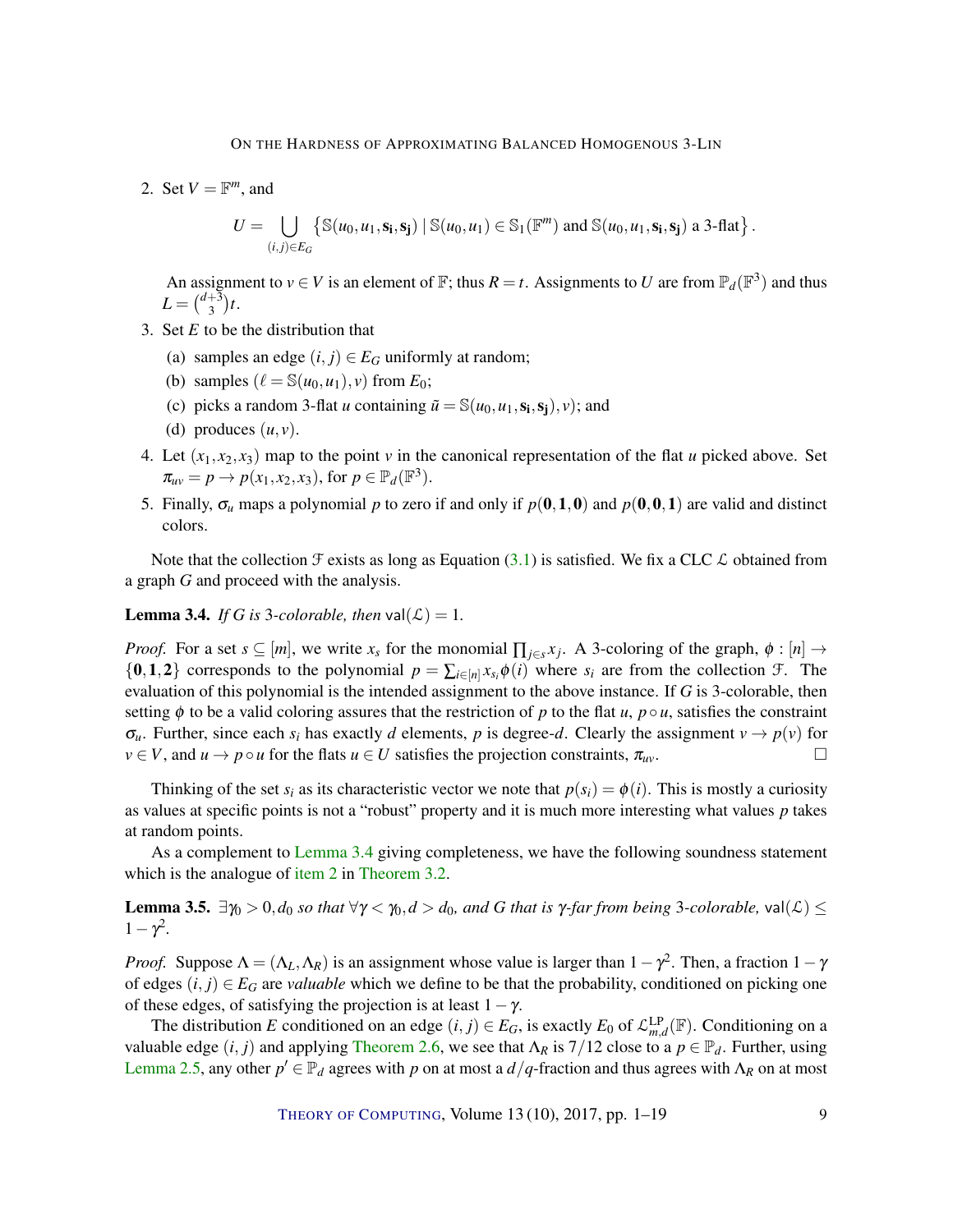<span id="page-9-3"></span>a fraction  $5/12 + d/q$ . Thus, for a sufficiently large  $d_0$  (and hence *d* and  $q \ge d^c$ ), the choice of *p* with agreement  $7/12$  with  $\Lambda_R$  is unique. We claim, and prove below, that whenever  $(i, j)$  is valuable,  $p(\mathbf{s_i})$ and  $p(s_i)$  are valid and distinct colors. This implies that  $\{p(s_i)\}\$ i contradicts *G* being  $\gamma$ -far from being 3-colorable. To see that  $p(s_i)$  and  $p(s_i)$  are valid and distinct suppose for contradiction that they are not.

As  $\Lambda_L(u)(s_i)$  and  $\Lambda_L(u)(s_i)$  are valid and distinct colors, p and  $\Lambda_L(u)$  on u and are two distinct degree-*d* polynomials and hence they agree on a fraction at most *d*/*q* of the points.

Let  $\ell$  be the line through  $s_i$  and  $s_j$  and consider the distribution of *u* and *v*. It is easy to see that the probability that *v* is on  $\ell$  is  $O(q^{1-m})$  and otherwise it is uniformly distributed on *u* outside  $\ell$ . As each point in the space outside  $\ell$  is equally likely to belong to  $u$  we have the the expected agreement of  $p$  and  $\Lambda_R$  on *u* outside  $\ell$  is at least 7/12−*O*( $q^{1-m}$ ). As  $\ell$  is a fraction 1/ $q^2$  of *u* it follows that the probability that  $\Lambda_L(u)$  agrees with  $\Lambda_R$  at *v* is at most  $5/12+O(q^{1-m})+d/q+1/q^2$ . This contradicts the assumption that  $(i, j)$  is valuable and thus we can conclude that  $p(s_i)$  and  $p(s_j)$  are valid and distinct colors and the proof is complete.  $\Box$ 

## 3.1 Gap amplification

To amplify the guarantee from [Lemma](#page-8-1) [3.5,](#page-8-1) we apply the parallel repetition theorem. We let  $U^{\oplus k}$  be the *k*-fold direct product of *U* and use the notations  $V^{\oplus k}$  and  $E^{\oplus k}$  similarly. Given a CLC  $\mathcal{L}$ , and a positive integer *k*, parallel repetition produces an instance  $\mathcal{L}^{\oplus k} = (U_k, V_k, E_k, \Sigma_k, \Pi_k)$  obtained by setting:

 $- U_k = U^{\oplus k}; V_k = V^{\oplus k}; E$  as the *k*-wise product distribution  $E^{\oplus k};$ 

$$
- \pi_{(u_1,...,u_k)(v_1,...,v_k)} = (\pi_{u_1v_1},\ldots,\pi_{u_kv_k}); \text{ and } \sigma_{u_1,...,u_k}(p_1,\ldots,p_k) = 0 \text{ if } \forall i \ \sigma_{u_i}(p_i) = 0.
$$

The CLC problem, akin to Label Cover, falls in the category of 2-prover 1-round projection games and thus we have the following guarantee on val $(\mathcal{L}^{\oplus k})$  from the work of Rao [\[19\]](#page-17-9).

<span id="page-9-0"></span>**Theorem 3.6** (Theorem 4, [\[19\]](#page-17-9); restated for CLCs). *There is an*  $\alpha > 0$  *such that if a CLC instance*  $\mathcal{L}$  *has value at most*  $1 - \gamma$ *, then*  $\forall k \in \mathbb{Z}^+$ *, we have* val $(\mathcal{L}^{\oplus k}) \leq (1 - \gamma/2)^{\alpha \gamma k}$ *. In particular, if* 

$$
k \geq \frac{2\log(1/\delta)}{\alpha\gamma^2},
$$

*then*  $\mathsf{val}(\mathcal{L}^{\oplus k}) \leq \delta$ .

Further, as shown by Holmerin and Khot [\[13\]](#page-17-6), the smoothness is preserved while mixing deteriorates linearly with *k*.

<span id="page-9-1"></span>**Theorem 3.7** (Theorem B.1, [\[13\]](#page-17-6)). *If*  $\mathcal{L}$  *is*  $\xi$ -smooth, then so is  $\mathcal{L}^{\oplus k}$  for any positive integer k.

<span id="page-9-2"></span>**Theorem 3.8** (Theorem B.5, [\[13\]](#page-17-6)). *If*  $\mathcal{L}$  *is*  $\eta$ *-mixing, then*  $\mathcal{L}^{\oplus k}$  *is*  $k\eta$ *-mixing for any*  $k \in \mathbb{Z}^+$ .

We now finish the proof of the main theorem of this section.

*Proof of [Theorem](#page-7-0)* [3.2.](#page-7-0) Set  $d_0$  as in [Lemma](#page-8-1) [3.5](#page-8-1) and fix parameters m, *d*, and *t* satisfying the premises and fix a  $\delta > 0$ . Set  $\gamma = \max{\{\gamma_0, \theta\}}$  ( $\gamma_0$  as in [Lemma](#page-8-1) [3.5,](#page-8-1) and  $\theta$  as in [Theorem](#page-6-1) [3.1\)](#page-6-1) and set

$$
k = \frac{2\log(1/\delta)}{\alpha\gamma^4}
$$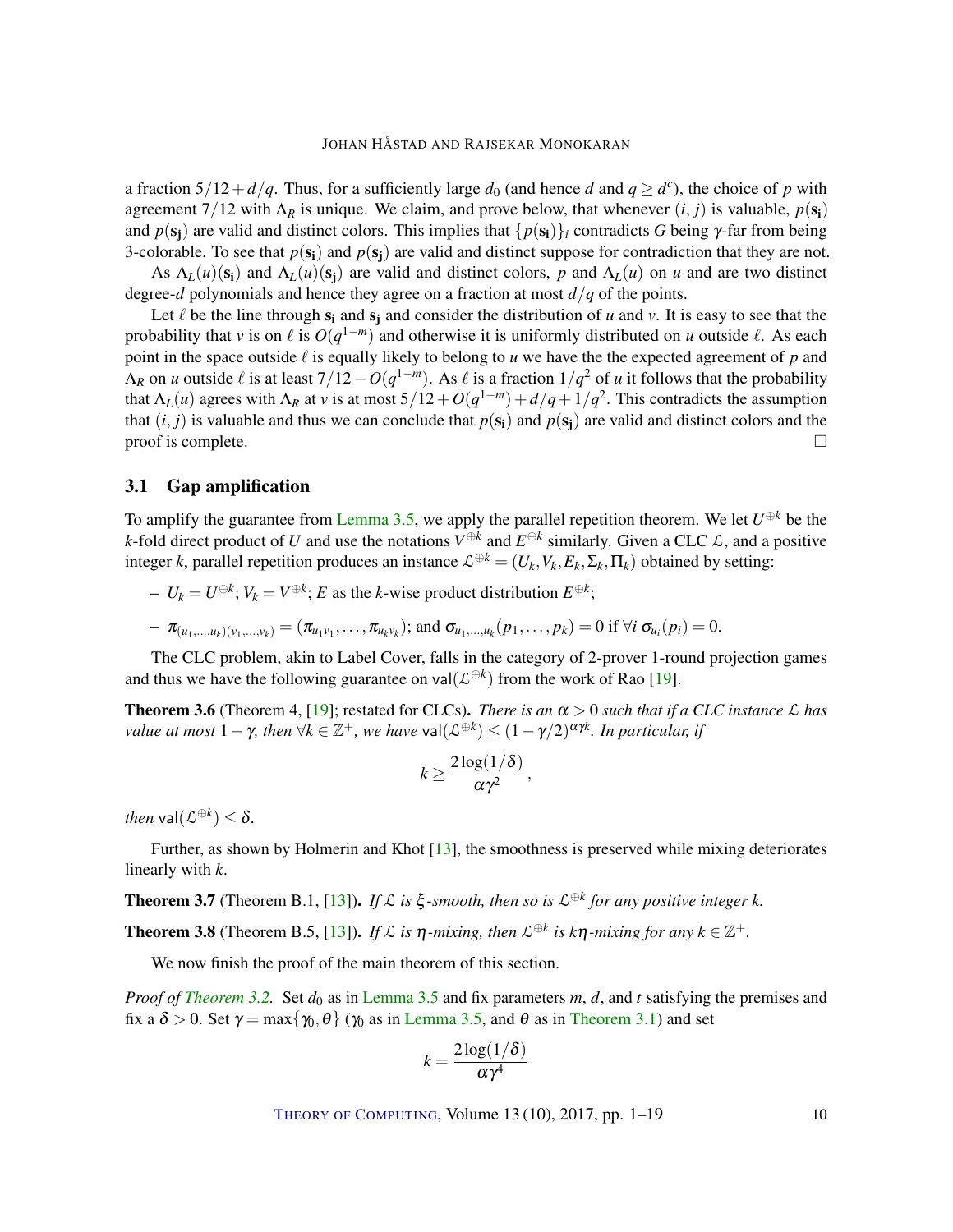<span id="page-10-1"></span>with  $\alpha$  as in [Theorem](#page-9-0) [3.6.](#page-9-0) The reduction transforms *G* to *L* by running [Procedure](#page-7-3) [3.3](#page-7-3) and produces  $\mathcal{L}^{\oplus k}$ . We show that  $\mathcal{L}^{\oplus k}$  satisfies all the properties stated.

Indeed, if *G* is 3-colorable, then [Lemma](#page-8-0) [3.4](#page-8-0) gives an assignment  $(\Lambda_L, \Lambda_R)$  that satisfies the constraints in *L*. The assignment  $(\Lambda_L^{(k)})$  $_L^{(k)}, \Lambda_R^{(k)}$  $\binom{k}{R}$  where

$$
\Lambda_L^{(k)}(u_1,\ldots,u_k)=(\Lambda_L(u_1),\ldots,\Lambda_L(u_k))
$$

and similarly,  $\Lambda_R^{(k)}$  $R^{(k)}(v_1,\ldots,v_k) = (\Lambda_R(v_1),\ldots,\Lambda_R(v_k))$  satisfies all the constraints in  $\mathcal{L}^{\oplus k}$ . Thus we have [item](#page-7-4) [1.](#page-7-4)

To establish [item](#page-7-2) [2](#page-7-2) we note that, by [Lemma](#page-8-1) [3.5,](#page-8-1) if *G* is  $\theta$ -far from 3-colorable then val $(\mathcal{L}) \leq 1 - \gamma^2$ and hence by [Theorem](#page-9-0) [3.6](#page-9-0) and the choice of *k* we get the desired conclusion, and we proceed to consider [item](#page-7-5) [3.](#page-7-5)

The projection constraints of  $\mathcal L$  are evaluations of the polynomials in  $\mathbb P_d(\mathbb F^3)$  at specific points. Thus, smoothness of  $\mathcal L$  follows immediately from [Lemma](#page-4-0) [2.5,](#page-4-0) and applying [Theorem](#page-9-1) [3.7](#page-9-1) proves it for  $\mathcal L^{\oplus k}$ . For each choice of an edge  $(i, j)$  in the distribution *E*, the tests are a copy of  $\mathcal{L}_{m,d}^{LP}(\mathbb{F})$  over the same set  $V = V_0$ , Thus, mixing follows from [Lemma](#page-5-1) [2.7](#page-5-1) and [Theorem](#page-9-2) [3.8.](#page-9-2) The claim on the marginal distribution follows from uniformity of points on a random line. This proves [item](#page-7-5) [3.](#page-7-5)

An assignment to an element in  $V^{\oplus k}$  is a list of *k* field elements and hence  $R = kt$ . Similarly, an element in  $\mathbb{P}_d(\mathbb{F}^3)$  is identified by specifying  $\binom{d+3}{3}$  $\binom{+3}{3}$  elements and hence  $L = \binom{d+3}{3}$  $t_3^{+3}$ )*tk* bits encode an assignment to  $U^{\oplus k}$ . Thus, we have [item](#page-7-6) [4.](#page-7-6)

Recall that the elements of  $\mathbb F$  are represented by vectors in  $\mathbb F_2^t$  where field additions correspond to vector additions while multiplication by an element is multiplication by an invertible matrix. Thus, if the polynomial is written as a vector in  $\mathbb{F}_2^L$ , the evaluation at a fixed point is a multiplication by a matrix in  $\mathbb{F}_2^{R \times L}$ . This proves [item](#page-7-7) [5.](#page-7-7)

Given a  $p \in \mathbb{P}_d(\mathbb{F}^3)$ , verifying the constraint  $\sigma_u$  for  $u \in U$  requires verifying that  $p(\mathbf{0},\mathbf{1},\mathbf{0})$  and  $p(0,0,1)$  are valid and distinct colors. A color  $y \in \mathbb{F}_2^t$  is valid if all but the last 2 bits are 0 and if the last two bits are not both 1. The former constraints are linear and the latter degree-2 constraints and thus may be encoded as a list of *t* −1 polynomial equations in the coefficients of *p*, all of degree at most two. We have that,  $x, y \in \mathbb{F}_2^t$ , both coding correct colors, are distinct iff  $(1 + x_t + y_t) \cdot (1 + x_{t-1} + y_{t-1}) = 0$ . Each of these bits is an affine form in the bits representing the polynomial *p* and hence we have a list of 2(*t* −1) +1 polynomials (2(*t* −2) affine polynomials and 3 quadratic polynomials) that encode the coloring constraints. Concatenating such lists obtained for different *u<sup>i</sup>* yields the necessary list for a  $u \in U^{\oplus k}$  hence proving [item](#page-7-8) [6.](#page-7-8)

Finally, the size of the set *U* is  $O(n^2 \cdot q^{2m})$  and hence the size of  $\mathcal{L}^{\oplus k}$  is at most  $(q^{2m}n^2)^{O(k)}$ . This proves [item](#page-7-9) [7,](#page-7-9) concluding the proof.

## <span id="page-10-0"></span>4 Inner verifier

In this section, we prove the main theorem by reducing from CLC to Max-Hom-Bal-3-LIN. The reduction replaces each element of *U* and *V* with the low-degree long code (a.k.a. the short code) introduced in the work of Barak et al. [\[6\]](#page-16-5) and uses folding ideas from the work of Dinur and Guruswami [\[9\]](#page-16-6). We now describe these concepts, and follow it up with our reduction and the analysis.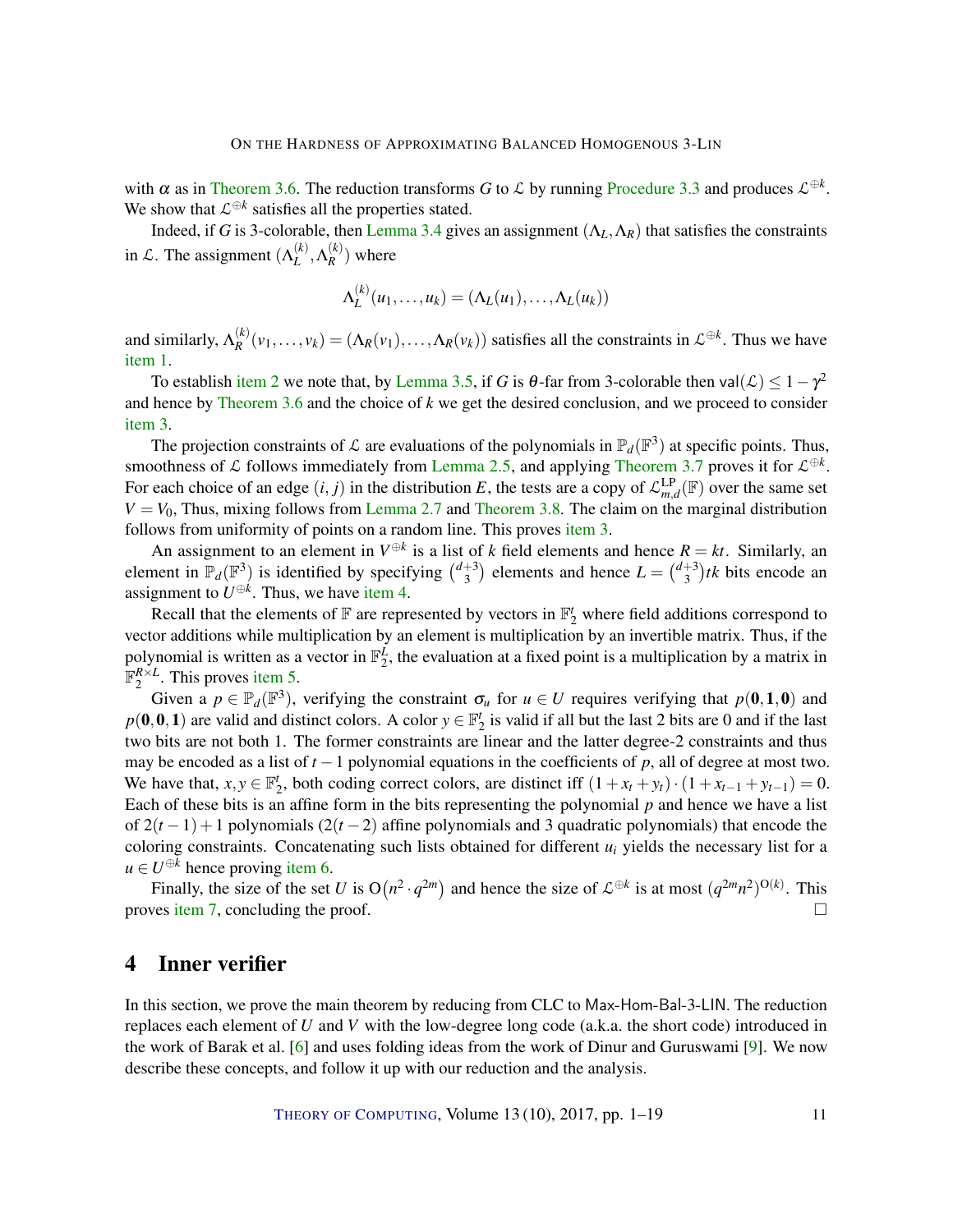We have a parameter *s*, to be determined later, governing our construction. The low-degree long code encoding of an element  $a \in \mathbb{F}_2^L$  is the map  $SC_s^{(a)} : \mathbb{P}_s(\mathbb{F}_2^L) \to \mathbb{F}_2$  defined as:

$$
\mathsf{SC}_s^{(a)}(g) \triangleq g(a). \tag{4.1}
$$

For each  $u \in U$ , the constraint  $\sigma_u$  can be decomposed to a list of polynomials  $p_1, \ldots, p_k \in \mathbb{P}_2(\mathbb{F}_2^L)$  as in [item](#page-7-8) [6](#page-7-8) of [Theorem](#page-7-0) [3.2.](#page-7-0) Define the subspaces<sup>2</sup>

$$
\mathbb{I}_u = \left\{ p \in \mathbb{P}_s(\mathbb{F}_2^L) \mid p = \sum p_i q_i; \quad q_i \in \mathbb{P}_{s-2}(\mathbb{F}_2^L) \right\} \text{ for each } u \in U.
$$

Let  $P^{(u)}$  denote the cosets of  $\mathbb{I}_u$  in  $\mathbb{P}_s(\mathbb{F}_2^L)$ . Note that if  $a \in \mathbb{F}_2^L$  satisfies  $\sigma_u(a) = 0$ , then  $SC_s^{(a)}(f) =$  $SC_s^{(a)}(f')$  if *f* and *f'* belong to the same coset. The reduction uses this to replace each vertex *u* by a table indexed by  $P^{(u)}$  instead of a complete low-degree code. This is viewed as the complete code folded so that elements belonging to a fixed coset are implicitly mapped to a single element in  $P^{(u)}$ .

<span id="page-11-0"></span>Procedure 4.1 (Reduction to Max-Hom-Bal-3-LIN).

**Input:** A CLC  $\mathcal{L} = (U, V, E, \Pi, \Sigma)$ ; and a parameter *s*, where the functions in  $\Pi$  are affine and the constraints in  $\Sigma$  are polynomials of degree at most 2.

**Output:** A Max-Hom-Bal-3-LIN instance  $\mathcal{I} = (\mathcal{X}, \mathcal{C})$  where,

$$
\mathfrak{X} = \left\{ (u,g) \mid u \in U, g \in P^{(u)} \right\} \cup \left( V \times \mathbb{P}_s(\mathbb{F}_2^R) \right);
$$

and C is the distribution that

- 1. samples a constraint  $(u, v) \leftarrow E$ ;
- 2. samples  $g \leftarrow \mathbb{P}_s(\mathbb{F}_2^L)$  and  $h \leftarrow \mathbb{P}_s(\mathbb{F}_2^R)$  at random;
- 3. samples  $w = 2^{3s/4}$  independent  $\zeta_1, \ldots, \zeta_w \leftarrow \mathbb{L}_s(\mathbb{F}_2^L)$ ; sets  $\zeta = \zeta_1 + \cdots + \zeta_w$ ; and
- 4. produces the tuple  $((u, g), (v, h), (u, g + \zeta + h \circ \pi_{uv}))$ .

The reduction is well-defined for inputs L guaranteed by [Theorem](#page-7-0) [3.2](#page-7-0) as [item](#page-7-7) [5](#page-7-7) ensures that  $h \circ \pi$  is degree-*s* if *h* is degree-*s*. We analyze the value of the instance in relation to the value of  $\mathcal{L}$ .

<span id="page-11-1"></span>**Lemma 4.2** (Completeness). *If*  $\mathcal{L}$  *has an assignment*  $(\Lambda_L, \Lambda_R)$  *whose value is* 1*, then there is a balanced assignment to* I *with value at least* 1−2 −*s*/4 *.*

*Proof.* Consider the assignment:  $(u, g) \to SC_s^{(\Lambda_L(u))}(g)$ ;  $(v, h) \to SC_s^{(\Lambda_R(v))}(h)$ . Since  $\Lambda$  satisfies the certification constraints, and hence  $p(\Lambda_L(u)) = 0$  for any  $p \in \mathbb{I}_u$ , the assignment is well-defined. Further,  $(u, g)$  and  $(u, 1 + g)$  as well as  $(v, h)$  and  $(v, 1 + h)$  take distinct values and hence the assignment is balanced. Under this assignment,  $(u, g + \zeta + h \circ \pi_{uv})$  gets the value

$$
(g+\zeta+h\circ\pi_{uv})(\Lambda_L(u))=g(\Lambda_L(u))+\zeta(\Lambda_L(u))+h\circ\pi_{uv}(\Lambda_L(u)).
$$

Now,  $h \circ \pi_{uv}(\Lambda_L(u)) = h(\Lambda_R(v))$  whenever the constraint  $\pi_{uv}$  is satisfied. Further, each  $\zeta_i \in \mathbb{L}_s(\mathbb{F}_2^L)$  is non-zero on a fraction  $2^{-s}$  of the inputs, and thus  $\zeta(\Lambda_L(u))$  is non-zero on at most a fraction  $w2^{-s}$  of inputs. Hence, the constraints are satisfied with probability at least  $(1 - w2^{-s})$  $\Box$ 

<sup>&</sup>lt;sup>2</sup>For the values *i* such that  $p_i$  is linear we could allow  $q_i$  to be of degree  $s-1$  but as this does not greatly improve the result and just causes notational problems, we ignore this point.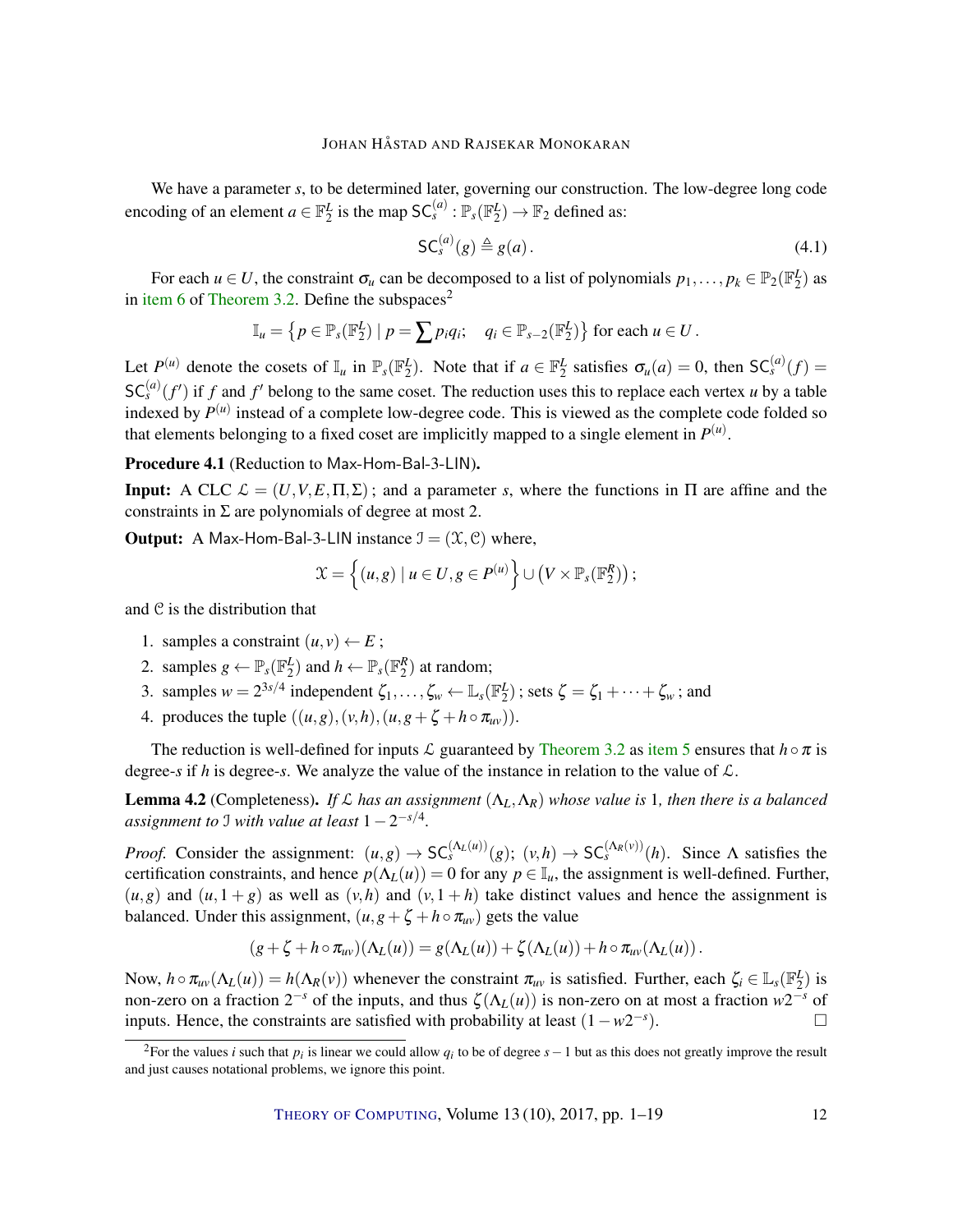#### ON THE HARDNESS OF APPROXIMATING BALANCED HOMOGENOUS 3-LIN

Next, we analyze a generic assignment  $\lambda$  to J taking values 0 and 1, assuming val( $\mathcal{L}$ ) is small. For each  $u \in U$ , set  $\lambda_u : \mathbb{P}_s(\mathbb{F}_2^L) \to \{+1, -1\}$  as  $\lambda_u(f) = (-1)^{\lambda((u,f))}$  and similarly  $\lambda_v : \mathbb{P}_s(\mathbb{F}_2^R) \to \{+1, -1\}$ for each  $v \in V$ .

We show that val $(\lambda; \mathcal{I})$  is close to the quantity  $\mathbf{Pr}_{\nu, h} \{\lambda_{\nu}(h) = 1\}$ . In the proof of the main theorem, we show that  $\mathcal L$  can be amended (by making many copies of each  $v$ ) so that any balanced assignment  $\lambda$ satisfies  $\Pr_{v,h} \{\lambda_v(h) = 1\} \simeq 1/2$ . This proves our main inapproximability result in light of [Theorem](#page-7-0) [3.2](#page-7-0) and [Theorem](#page-6-1) [3.1.](#page-6-1)

<span id="page-12-1"></span>**Theorem 4.3** (Soundness). *For every*  $η, ξ > 0$ *, and every integer s, if*  $L$  *is*  $η$ *-mixing,*  $ξ$ *-smooth, then every assignment* λ *to the instance* I *output by [Procedure](#page-11-0) [4.1](#page-11-0) satisfies*

$$
\mathsf{val}(\lambda; \mathcal{I}) \leq \max \left( \frac{1}{2}, \Pr_{\substack{(\cdot, v) \leftarrow E, \\ h \leftarrow \mathbb{P}_s(\mathbb{F}^R)}} \{ \lambda_v(h) = 1 \} \right) + \exp(-2^{s/4}) + \eta + 2^s \xi + 2^{s/2} \sqrt{\mathsf{val}(\mathcal{L})}.
$$

*Proof.* Fix an assignment  $\lambda = {\lambda_u}_{u \in U} \cup {\lambda_v}_{v \in V}$ . Writing out the Fourier expansion, we have:

$$
\text{val}(\lambda; \mathcal{I}) = \frac{1}{2} + \frac{1}{2} \underset{u, v, g, h, \zeta}{\mathbf{E}} [\lambda_{u}(g) \lambda_{v}(h) \lambda_{u}(g + \zeta + h \circ \pi_{e})]
$$
  
\n
$$
= \frac{1}{2} + \frac{1}{2} \underset{u, v}{\mathbf{E}} \left[ \sum_{\alpha, \beta, \gamma} \hat{\lambda}_{u}(\alpha) \hat{\lambda}_{v}(\beta) \hat{\lambda}_{u}(\gamma) \underset{g, h, \zeta}{\mathbf{E}} [\chi_{\alpha}(g) \chi_{\beta}(h) \chi_{\gamma}(g + h \circ \pi_{uv} + \zeta)] \right]
$$
  
\n
$$
= \frac{1}{2} + \frac{1}{2} \underset{u, v}{\mathbf{E}} \left[ \sum_{\alpha} (\hat{\lambda}_{u}(\alpha))^{2} \hat{\lambda}_{v}(\pi_{2}(\alpha)) \underset{\zeta}{\mathbf{E}} [\chi_{\alpha}(\zeta)] \right]. \tag{4.2}
$$

The last equality follows as if  $\alpha \neq \gamma$  then taking expectation over *g* yields 0 and similarly looking at expectation over *h* only terms with  $\pi_2(\alpha) = \beta$  are nonzero.

We recall that  $\alpha \in X_s(\mathbb{F}_2^L)$  and bound the expectation in Equation [\(4.2\)](#page-12-0) by a case distinction on wt $(\alpha)$ .

**Case** 1: wt( $\alpha$ )  $\geq 2^{s/2}$ . The contribution of these terms is bounded by applying [Theorem](#page-6-2) [2.8.](#page-6-2) Indeed, for such an  $\alpha$ , we have  $|\mathbf{E}_{\zeta_i \leftarrow \mathbb{L}_s}[\chi_\alpha(\zeta_i)]| \leq 1 - 2^{-s/2}$ . Since  $\zeta$  is a sum of  $2^{3s/4}$  such independent terms, we have:

$$
\sum_{\alpha|\text{wt}(\alpha)\geq 2^{s/2}} (\hat{\lambda}_{\mathbf{u}}(\alpha))^2 \hat{\lambda}_{\mathbf{v}}(\pi_2(\alpha)) \mathbf{E}[\chi_{\alpha}(\zeta)] \leq \sum_{\alpha|\text{wt}(\alpha)\geq 2^{s/2}} (\hat{\lambda}_{\mathbf{u}}(\alpha))^2 (1-2^{-s/2})^{2^{3s/4}} \tag{4.3}
$$

<span id="page-12-0"></span>
$$
\leq (1 - 2^{-s/2})^{2^{3s/4}} \leq \exp(-2^{s/4}). \tag{4.4}
$$

**Case** 2: wt( $\alpha$ ) = 0. Here we use the mixing property. Since  $\mathcal{L}$  is  $\eta$ -mixing,

$$
\mathbf{E}_{u,v} \Big[ (\hat{\lambda}_{u}(\mathbf{\emptyset}))^{2} \hat{\lambda}_{v}(\mathbf{\emptyset}) \Big] \leq \mathbf{E}_{u} \Big[ \max(0, \mathbf{E}_{v|u} \Big[ \hat{\lambda}_{v}(\mathbf{\emptyset}) \Big] ) \Big] \leq \eta + \max(0, \mathbf{E}_{v} \Big[ \hat{\lambda}_{v}(\mathbf{\emptyset}) \Big] ) = \eta + \max(0, \mathbf{E}_{v,h} [\lambda_{v}(h)])
$$
\n(4.5)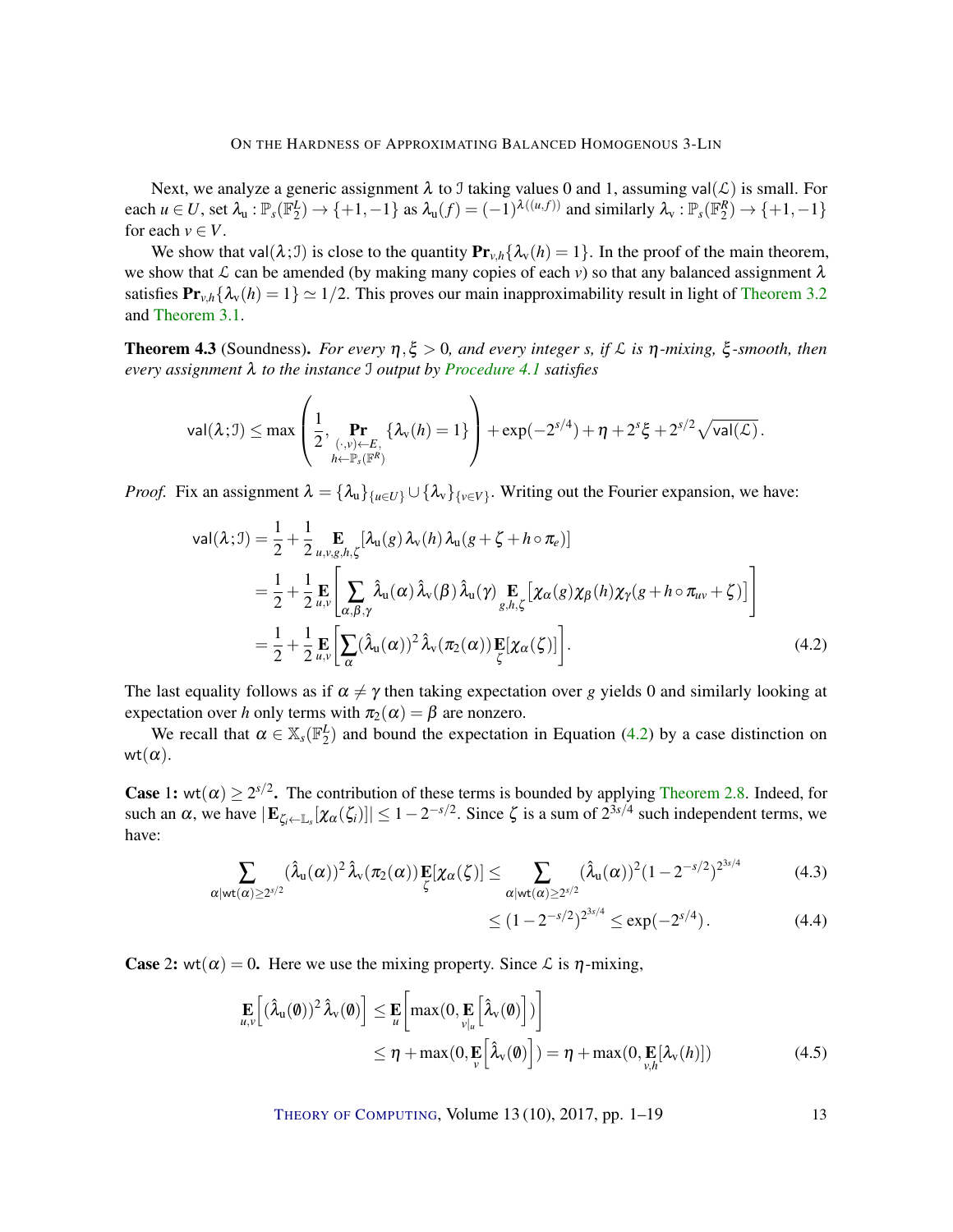<span id="page-13-0"></span>**Case** 3:  $0 < \text{wt}(\alpha) < 2^{s/2}$ ;  $\text{wt}(\pi_2(\alpha)) = 0$ . Here we use smoothness. A necessary condition for  $\pi_2(\alpha) =$  $\emptyset$  is that at least two distinct elements of  $\alpha$  map to the same element. Since  $\mathcal L$  is  $\xi$ -smooth, for a fixed *u*, and  $\alpha$ , the probability over the choice of *v* that any two elements of  $\alpha$  map to the same element is bounded  $wt^2(\alpha)\xi \leq 2^s\xi$ .

**Case** 4:  $0 < \text{wt}(\alpha) < 2^{s/2}$ ;  $\text{wt}(\pi_2(\alpha)) \neq 0$ . Here we use a standard list-decoding argument as done by Dinur and Guruswami [\[9\]](#page-16-6) where they prove the following lemma.

Lemma 4.4 (see Lemma 13, [\[9\]](#page-16-6)).

$$
\mathop{\mathbf{E}}_{u,v}\bigg[\sum_{\substack{\mathbf{wt}(\alpha)<2^{s/2},\\ \pi_2(\alpha)\neq 0}}(\hat{\lambda}_{u}(\alpha))^2(\hat{\lambda}_{v}(\pi_2(\alpha)))^2\bigg]\leq 2^{s/2}\,\text{val}(\mathcal{L}).
$$

In view of the above lemma, and using Cauchy-Schwarz, we see that:

$$
\mathbf{E}_{u,v}\left[\sum_{\substack{u,v(\alpha) < 2^{s/2}, \\ \pi_2(\alpha) \neq 0}} (\hat{\lambda}_u(\alpha))^2 \hat{\lambda}_v(\pi_2(\alpha)) \mathbf{E}[\chi_\alpha(\zeta)]\right] \leq \sqrt{\mathbf{E}_{u,v}\left[\sum_{\substack{u,v(\alpha) < 2^{s/2}, \\ \pi_2(\alpha) \neq 0}} (\hat{\lambda}_u(\alpha))^2 (\hat{\lambda}_v(\pi_2(\alpha)))^2\right]}
$$
\n
$$
\leq \sqrt{2^{s/2} \operatorname{val}(\mathcal{L})}. \tag{4.6}
$$

These exhaust all the cases and substituting these bounds in Equation [\(4.2\)](#page-12-0), we have:

$$
\operatorname{val}(\lambda; \mathcal{I}) = \frac{1}{2} + \frac{1}{2} \mathop{\mathbf{E}}_{u,v} \bigg[ \sum_{\alpha} (\hat{\lambda}_{\mathbf{u}}(\alpha))^2 \hat{\lambda}_{\mathbf{v}}(\pi_2(\alpha)) \mathop{\mathbf{E}}_{\zeta} [\chi_{\alpha}(\zeta)] \bigg]
$$
  
\n
$$
\leq \frac{1}{2} + \frac{1}{2} \bigg( \exp(-2^{s/4}) + \eta + \max(0, \mathop{\mathbf{E}}_{v,h} [\lambda_{\mathbf{v}}(h)]) + 2^s \xi + \sqrt{2^s \operatorname{val}(\mathcal{L})} \bigg)
$$
  
\n
$$
\leq \max \left( \frac{1}{2}, \Pr_{(.,v) \leftarrow E, \atop h \leftarrow \mathbb{P}_s(\mathbb{F}^R)} \{ \lambda_{\mathbf{v}}(h) = 1 \} \right) + \exp(-2^{s/4}) + \eta + 2^s \xi + \sqrt{2^s \operatorname{val}(\mathcal{L})}.
$$

Now, we prove the main theorem.

*Proof of [Theorem](#page-2-1) [1.1.](#page-2-1)* Fix a language  $L \in NP$ . We write  $|w|$  to denote the size of an instance  $w \in L$ . Applying [Theorem](#page-6-1) [3.1,](#page-6-1) we have a graph *G* which is 3-colorable if *w* ∈ L and θ-far from being 3-colorable if *w*  $\notin$  L. Further, *n* = |*G*| = |*w*|<sup>O(1)</sup>.

For an  $\varepsilon > 0$ , set  $s = 4\log(1/\varepsilon)$  so that [Lemma](#page-11-1) [4.2](#page-11-1) applied on a  $\mathcal L$  with value 1 shows that val(1)  $\ge$ 1 − ε. Set  $d = \Omega(\log(n)/s)$ ,  $m = d^{3s}$ , and  $q = 2^t = d^c$  so that the pre-conditions (Equation [\(3.1\)](#page-7-1)) of [Theorem](#page-7-0) [3.2](#page-7-0) are satisfied and apply this theorem with  $\delta = \varepsilon^7$ . We note that while  $\varepsilon$  and hence *s* are constants, *d* and hence *q* are  $\omega(1)$  and hence both mixing,  $\eta$  and smoothness  $\xi$  are  $o(1)$ .

Running the reduction promised in [Theorem](#page-7-0) [3.2](#page-7-0) yields a CLC  $\mathcal L$  which, in turn, yields a Max-Hom-Bal-3-LIN instance J through [Procedure](#page-11-0) [4.1.](#page-11-0) Set  $\Gamma = |J|/(\varepsilon^2|V|)$  and construct  $\mathcal{L}'$  by making  $\Gamma$  identical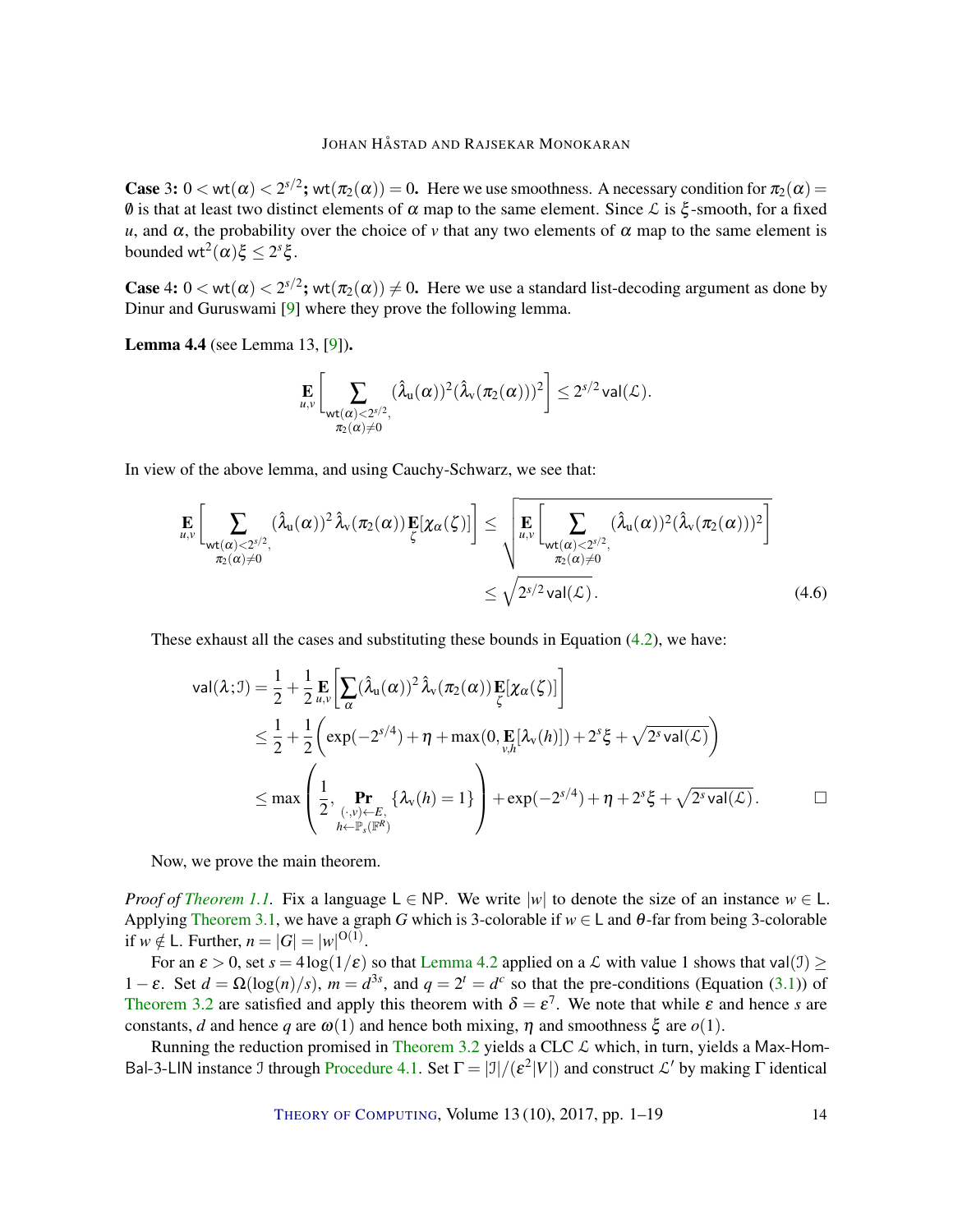<span id="page-14-2"></span>copies of each  $v \in V$  in  $\mathcal{L}$ . Let  $\mathcal{I}'$  be the output of [Procedure](#page-11-0) [4.1](#page-11-0) run on  $\mathcal{L}'$ . If  $w \in L$ , then  $\mathcal{L}$  and hence  $\mathcal{L}'$ have value 1. Thus, from [Lemma](#page-11-1) [4.2,](#page-11-1) we know that  $val(\mathcal{I}') \geq 1 - \varepsilon$ .

We claim that if  $\lambda$  is a balanced assignment to  $\mathcal{I}'$ , then

$$
\Pr_{\substack{(\cdot,\nu)\leftarrow E,\\ h\leftarrow \mathbb{P}_s(\mathbb{F}^R)}}\{\lambda_{\text{v}}(h)=1\}\leq \frac{1}{2}+\varepsilon^2
$$

as the variables  $(u, \cdot)$  account only for an  $\varepsilon^2$  fraction of all variables. Now, applying [Theorem](#page-12-1) [4.3](#page-12-1) yields that val $(3') \le 1/2 + \varepsilon$  asymptotically. Indeed both the terms  $\eta$  and  $2^s \xi$  are  $o(1)$  (as a function of *n*) while  $\exp(-2^{s/4})$  and  $2^{s/2}\sqrt{\text{val}(\mathcal{L})}$  are  $O(1)$  as a function of *n* but  $o(\varepsilon)$  as function of  $\varepsilon$ .

Finally, we verify the claim on the size of the reduction. From [item](#page-7-9) [7](#page-7-9) of [Theorem](#page-7-0) [3.2,](#page-7-0) we know that  $|\mathcal{L}| \leq (q^m n)^{O(\log(1/\delta))} \leq \exp(O(\log n \log(1/\epsilon)))$ . The length of the low-degree long code is at most  $2^{L^{O(s)}}$ and thus  $|\mathcal{I}| \leq \exp((\log n)^{O(\log(1/\epsilon))})$ . Therefore,

$$
|\mathcal{I}'| \leq |\mathcal{L}| \cdot |\mathcal{I}| / \varepsilon^2 \cdot \exp(L^{O(s)}) \leq \exp\left( (\log n)^{O(\log(1/\varepsilon))} \right).
$$

## <span id="page-14-0"></span>5 Hardness for Max-Bisection

Let us just observe that, as also pointed out in [\[13\]](#page-17-6), we can use the gadget of [\[20\]](#page-17-10) to get hardness for Max-Bisection.

<span id="page-14-1"></span>**Theorem 5.1.** *For any*  $\varepsilon > 0$ , there is no algorithm that runs in time  $\exp((\log n)^{O(1)})$  and approximates  $Max\text{-}Bisection \text{ within } 15/16 + \varepsilon \text{ unless } \textsf{NP} \subseteq \textsf{DTIME}\big(\exp\big((\log n)^{O(1)}\big)\big).$ 

*Proof.* Let us describe the properties needed of the gadget-reduction of [\[20\]](#page-17-10). It introduces a global variable *z* and for each equation of the form  $x_1 + x_2 + x_3 = 0$  it introduces 8 auxiliary variables  $(y_i)_{i=0}^7$ which are local to this equation and outputs 18 equations of the form  $a + b = 1$ . The constructed equations have the property that if  $z = 0$  and the equation  $x_1 + x_2 + x_3 = 0$  is satisfied, then there is a setting of the auxiliary variables satisfying 16 equations. On the other if  $z = 0$  and  $x_1 + x_2 + x_3 = 1$  then the best setting of the variables satisfies 14 equations. Note that if we complement all variables then this preserves any sum of two variables and thus it is possible to focus on the case when  $z = 0$ .

Now we start with an instance of Max-Hom-Bal-3-LIN constructed to prove [Corollary](#page-2-0) [1.2.](#page-2-0) Suppose that it has *N* variables and contains *M* equations. If we straightforwardly apply the gadget construction to each equation we get a new system of equations each being on the form  $a + b = 1$  such that this system contains  $1 + N + 8M$  variables and 18*M* equations.

Clearly the condition  $a + b = 1$  is a cut condition and we need to make sure to address the bisection property. In the constructed instance the new auxiliary variables are in majority but we change this by simply making copies of the original variables.

Let *T* be a parameter, to be determined, and let us make *T* copies  $(x_i^j)$  $i_j^{j}$  $T-1$  of each original variable *x*<sub>*i*</sub>. Now for each original equation  $x_{i_1} + x_{i_2} + x_{i_3} = 0$  we create  $T^3$  gadgets, all using the same auxiliary variables while using all different combinations of copies of the original variables. This way we get an instance with  $TN + 8M + 1$  variables and  $18T<sup>3</sup>M$  equations. Let us analyze this reduction.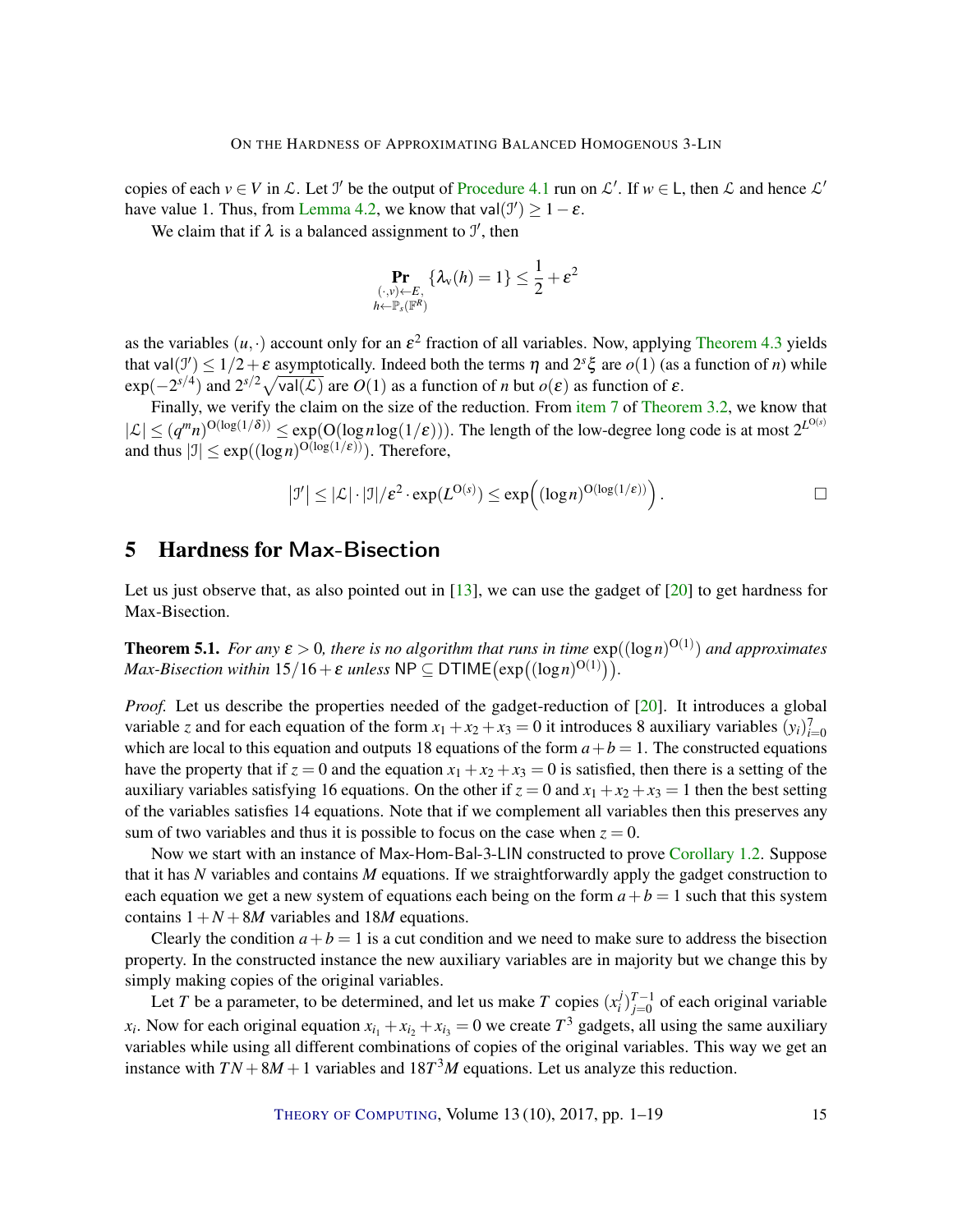If there is a balanced solution  $x_i = a_i$  to the original set of equations that satisfies  $(1 - \varepsilon)M$  equations then we make a solution to the new system by setting  $z = 0$ ,  $x_i^j = a_i$  for all *j* and giving the auxiliary variables their optimal values. This satisfies at least  $16(1-\varepsilon)T^3M$  equations. The solution is not, however, completely balanced has we have no control over the balance of the auxiliary variables. However, by changing the value of (all copies) of at most 8*M*/*T* original variables we can make the solution biased. Taking the least frequently occurring variables this may yield another 16*T* <sup>3</sup>*M* · 16*M*/(*NT*) falsified equations, and we conclude that the system has a balanced assignment satisfying

$$
16\left(1 - \varepsilon - \frac{16M}{NT}\right)T^3M
$$

equations. Provided that  $T \ge 16M/(N\varepsilon)$  this number is at least  $16(1-2\varepsilon)T^3M$ .

Now suppose we have as assignment that satisfies at least  $(15+\delta)T^3M$  of the produced cut-equations. First we claim that we can modify the assignment such that all but one value of  $i$ , all copies of  $x_i$  take the same value maintaining at least as many satisfied equations.

Indeed suppose that both  $x_i$  and  $x_{i'}$  have copies taking both values. Suppose each  $x_i^j$  $\frac{J}{i}$  has *a* neighbors taking the value 0 and *b* neighbors taking the value 1. Note that, by construction, these numbers do not depend on *j*. Let the similar numbers for  $x_i$  be  $a'$  and  $b'$ . Now suppose, without loss of generality that  $a + b' - (a' + b) \ge 0$  and consider what happens if we change the value of a copy of  $x_i$  from 0 to 1 and and a copy of  $x_{i'}$  from 1 to 0. For notational simplicity let us assume that these copies are  $x_i^0$  and  $x_{i'}^0$ .

Suppose there are *t* equations containing both  $x_i^0$  and  $x_i^0$ . Then the number of satisfied equations containing either variable before the switch is  $b + a' - t$  and after the switch  $a + b' + t$ . As  $t \ge 0$  we see that we satisfy at least as many equations after the switch. By repeatedly doing similar switches we arrive at a solution with the same number of ones, that satisfies at least as many equations and such that at all but at most one of the original variables has all its copies take the same value.

Let us consider the assignment to the original system given by this unanimous value (taking either value for the "mixed-up" variable).

First we claim that this assignment is balanced within relative error  $O(M/NT)$ . This follows as the assignment to all the variables was biased and the fraction of auxiliary variables is  $O(M/NT)$ . Furthermore it still satisfies  $(15+\delta)T^3M$  variables and hence the just defined assignment to the original variables must, by the property of the gadget satisfy at least  $(1/2 + \delta)M$  original equations. Setting  $T = \omega(M/(\delta N))$ , and adjusting the values of  $\varepsilon$  and  $\delta$ , [Theorem](#page-12-1) [4.3](#page-12-1) is sufficient to establish the quality of the reduction.

The blow-up in size is only polynomial and hence we have established [Theorem](#page-14-1) [5.1.](#page-14-1)  $\Box$ 

## 6 Conclusion

Our paper proves tight inapproximability of Max-Hom-Bal-3-LIN assuming that NP-hard languages do not have quasipolynomial time algorithms. A standard NP-hardness of approximation still eludes us.

A situation where our understanding is even more limited is Min-Bisection where further progress in the form of a good algorithm or a stronger hardness result is badly needed.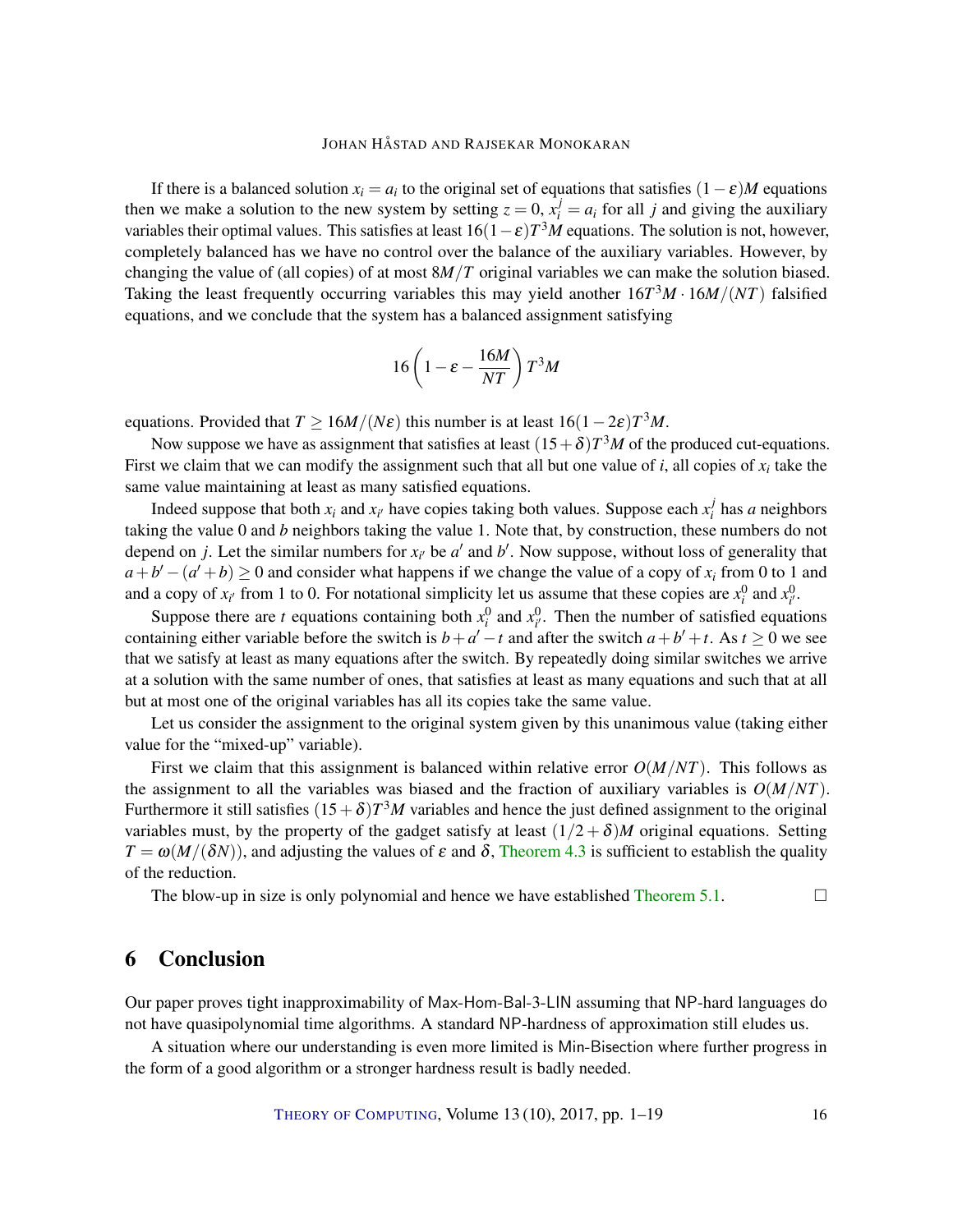ON THE HARDNESS OF APPROXIMATING BALANCED HOMOGENOUS 3-LIN

<span id="page-16-10"></span>Acknowledgment. We are grateful to three referees for a very careful reading of a preliminary version of the paper and in particular for pointing out a difference in two probability distributions claimed to be the same. We also thank one referee for reminding us of the reduction to Max-Bisection given in [\[13\]](#page-17-6).

# References

- <span id="page-16-7"></span>[1] SANJEEV ARORA AND MADHU SUDAN: Improved low-degree testing and its applications. *Combinatorica*, 23(3):365–426, 2003. Preliminary version in [STOC'97.](https://dx.doi.org/10.1145/258533.258642) [\[doi:10.1007/s00493-003-0025-0\]](http://dx.doi.org/10.1007/s00493-003-0025-0) [5,](#page-4-1) [6](#page-5-2)
- <span id="page-16-4"></span>[2] PER AUSTRIN, SIAVOSH BENABBAS, AND KONSTANTINOS GEORGIOU: Better balance by being biased: A 0.8776-approximation for max bisection. *ACM Trans. Algorithms*, 13(1):2:1–2:27, 2016. Preliminary version in [SODA'13.](https://dx.doi.org/10.1137/1.9781611973105.21) [\[doi:10.1145/2907052,](http://dx.doi.org/10.1145/2907052) [arXiv:1205.0458\]](http://arxiv.org/abs/1205.0458) [2](#page-1-0)
- <span id="page-16-2"></span>[3] PER AUSTRIN AND JOHAN HÅSTAD: Randomly supported independence and resistance. *SIAM J. Comput.*, 40(1):1–27, 2011. Preliminary version in [STOC'09.](https://dx.doi.org/10.1145/1536414.1536481) [\[doi:10.1137/100783534\]](http://dx.doi.org/10.1137/100783534) [2](#page-1-0)
- <span id="page-16-1"></span>[4] PER AUSTRIN AND ELCHANAN MOSSEL: Approximation resistant predicates from pairwise independence. *Comput. Complexity*, 18(2):249–271, 2009. Preliminary version in [CCC'08.](https://dx.doi.org/10.1109/CCC.2008.20) [\[doi:10.1007/s00037-009-0272-6,](http://dx.doi.org/10.1007/s00037-009-0272-6) [arXiv:0802.2300\]](http://arxiv.org/abs/0802.2300) [2](#page-1-0)
- <span id="page-16-9"></span>[5] PER AUSTRIN, RYAN O'DONNELL, LI-YANG TAN, AND JOHN WRIGHT: New NP-hardness results for 3-coloring and 2-to-1 label cover. *ACM Trans. Comput. Theory*, 6(1):2:1–2:20, 2014. Preliminary version in [APPROX'12.](https://dx.doi.org/10.1007/978-3-642-32512-0_1) [\[doi:10.1145/2537800,](http://dx.doi.org/10.1145/2537800) [arXiv:1210.5648\]](http://arxiv.org/abs/1210.5648) [7](#page-6-3)
- <span id="page-16-5"></span>[6] BOAZ BARAK, PARIKSHIT GOPALAN, JOHAN HÅSTAD, RAGHU MEKA, PRASAD RAGHAVEN-DRA, AND DAVID STEURER: Making the long code shorter. *SIAM J. Comput.*, 44(5):1287–1324, 2015. Preliminary version in [FOCS'12.](https://dx.doi.org/10.1109/FOCS.2012.83) [\[doi:10.1137/130929394,](http://dx.doi.org/10.1137/130929394) [arXiv:1111.0405\]](http://arxiv.org/abs/1111.0405) [3,](#page-2-2) [11](#page-10-1)
- <span id="page-16-8"></span>[7] ARNAB BHATTACHARYYA, SWASTIK KOPPARTY, GRANT SCHOENEBECK, MADHU SUDAN, AND DAVID ZUCKERMAN: Optimal testing of Reed-Muller codes. In *Proc. 51st FOCS*, pp. 488– 497. IEEE Comp. Soc. Press, 2010. Another version appears as a chapter in [Property Testing, O.](https://link.springer.com/chapter/10.1007%2F978-3-642-16367-8_19) [Goldreich, ed., LNCS vol. 6390, 2010, pp. 269–275.](https://link.springer.com/chapter/10.1007%2F978-3-642-16367-8_19) [\[doi:10.1109/FOCS.2010.54,](http://dx.doi.org/10.1109/FOCS.2010.54) [arXiv:0910.0641\]](http://arxiv.org/abs/0910.0641) [7](#page-6-3)
- <span id="page-16-0"></span>[8] SIU ON CHAN: Approximation resistance from pairwise independent subgroups. *J. ACM*, 63(3):27:1–27:32, 2016. Preliminary version in [STOC'13.](https://dx.doi.org/10.1145/2488608.2488665) [\[doi:10.1145/2873054\]](http://dx.doi.org/10.1145/2873054) [2](#page-1-0)
- <span id="page-16-6"></span>[9] IRIT DINUR AND VENKATESAN GURUSWAMI: PCPs via low-degree long code and hardness for constrained hypergraph coloring. *Israel J. Math.*, 209(2):611–649, 2015. Preliminary version in [FOCS'13.](https://dx.doi.org/10.1109/FOCS.2013.44) [\[doi:10.1007/s11856-015-1231-3\]](http://dx.doi.org/10.1007/s11856-015-1231-3) [3,](#page-2-2) [7,](#page-6-3) [11,](#page-10-1) [14](#page-13-0)
- <span id="page-16-3"></span>[10] MICHEL X. GOEMANS AND DAVID P. WILLIAMSON: Improved approximation algorithms for maximum cut and satisfiability problems using semidefinite programming. *J. ACM*, 42(6):1115– 1145, 1995. Preliminary version in [STOC'94.](https://dx.doi.org/10.1145/195058.195216) [\[doi:10.1145/227683.227684\]](http://dx.doi.org/10.1145/227683.227684) [2](#page-1-0)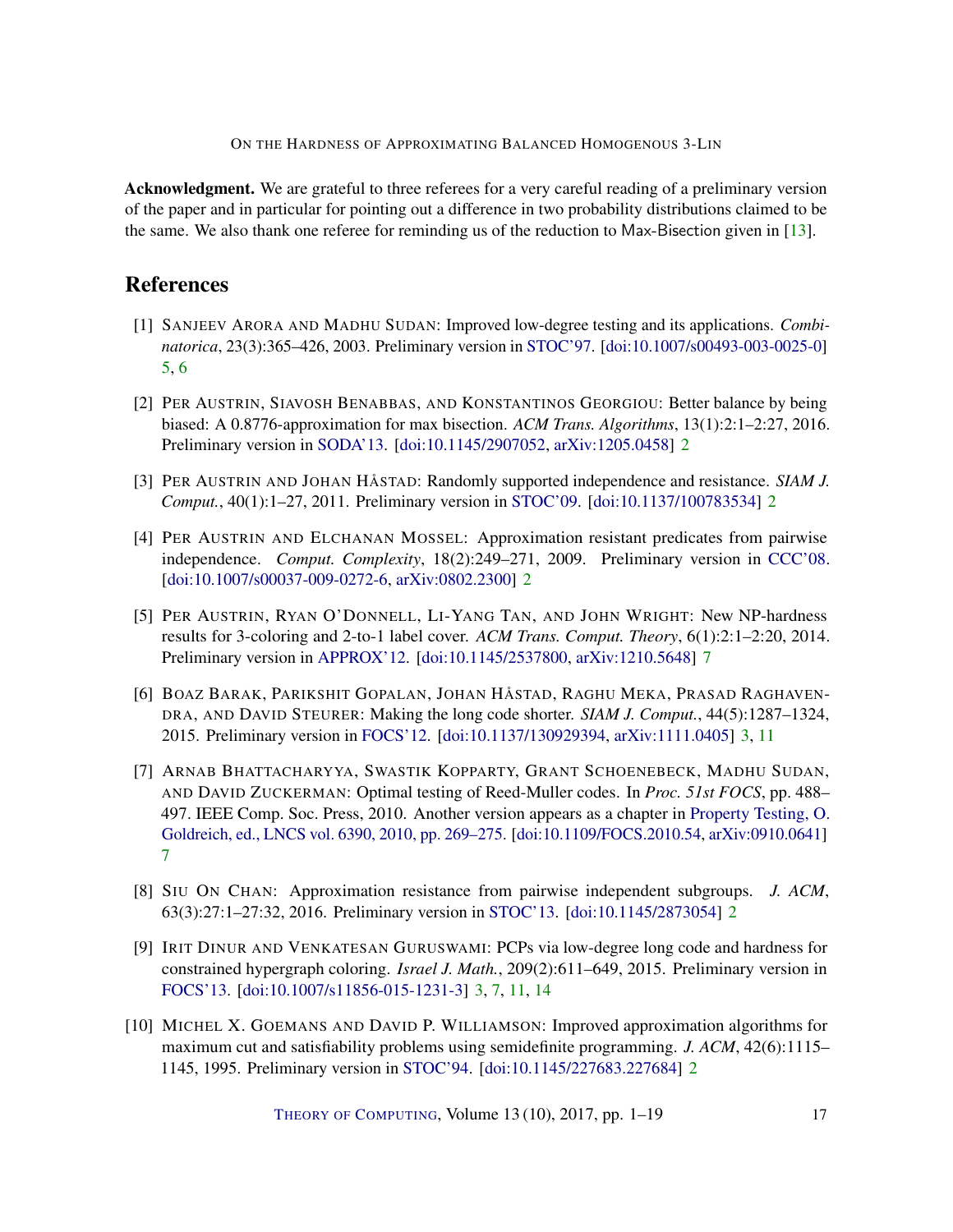- <span id="page-17-7"></span>[11] VENKATESAN GURUSWAMI, PRAHLADH HARSHA, JOHAN HÅSTAD, SRIKANTH SRINI-VASAN, AND GIRISH VARMA: Super-polylogarithmic hypergraph coloring hardness via lowdegree long codes. *SIAM J. Comput.*, 46(1):132–159, 2017. Preliminary version in [STOC'14.](https://dx.doi.org/10.1145/2591796.2591882) [\[doi:10.1137/140995520,](http://dx.doi.org/10.1137/140995520) [arXiv:1311.7407\]](http://arxiv.org/abs/1311.7407) [3](#page-2-2)
- <span id="page-17-1"></span>[12] JOHAN HÅSTAD: Some optimal inapproximability results. *J. ACM*, 48(4):798–859, 2001. Preliminary version in [STOC'97.](https://dx.doi.org/10.1145/258533.258536) [\[doi:10.1145/502090.502098\]](http://dx.doi.org/10.1145/502090.502098) [2,](#page-1-0) [3](#page-2-2)
- <span id="page-17-6"></span>[13] JONAS HOLMERIN AND SUBHASH KHOT: A new PCP outer verifier with applications to homogeneous linear equations and max-bisection. In *Proc. 36th STOC*, pp. 11–20. ACM Press, 2004. [\[doi:10.1145/1007352.1007362\]](http://dx.doi.org/10.1145/1007352.1007362) [2,](#page-1-0) [3,](#page-2-2) [7,](#page-6-3) [10,](#page-9-3) [15,](#page-14-2) [17](#page-16-10)
- <span id="page-17-5"></span>[14] SUBHASH KHOT: Ruling out PTAS for graph min-bisection, dense *k*-subgraph, and bipartite clique. *SIAM J. Comput.*, 36(4):1025–1071, 2006. Preliminary version in [FOCS'04.](https://dx.doi.org/10.1109/FOCS.2004.59) [\[doi:10.1137/S0097539705447037\]](http://dx.doi.org/10.1137/S0097539705447037) [2,](#page-1-0) [3](#page-2-2)
- <span id="page-17-3"></span>[15] SUBHASH KHOT, GUY KINDLER, ELCHANAN MOSSEL, AND RYAN O'DONNELL: Optimal inapproximability results for MAX-CUT and other 2-variable CSPs? *SIAM J. Comput.*, 37(1):319– 357, 2007. Preliminary version in [FOCS'04.](https://dx.doi.org/10.1109/FOCS.2004.49) [\[doi:10.1137/S0097539705447372\]](http://dx.doi.org/10.1137/S0097539705447372) [2](#page-1-0)
- <span id="page-17-2"></span>[16] SUBHASH KHOT, MADHUR TULSIANI, AND PRATIK WORAH: A characterization of strong approximation resistance. In *Proc. 46th STOC*, pp. 634–643. ACM Press, 2014. [\[doi:10.1145/2591796.2591817,](http://dx.doi.org/10.1145/2591796.2591817) [arXiv:1305.5500\]](http://arxiv.org/abs/1305.5500) [2](#page-1-0)
- <span id="page-17-8"></span>[17] EREZ PETRANK: The hardness of approximation: Gap location. *Comput. Complexity*, 4(2):133–157, 1994. Preliminary version in [ISTCS'93.](https://dx.doi.org/10.1109/ISTCS.1993.253461) [\[doi:10.1007/BF01202286\]](http://dx.doi.org/10.1007/BF01202286) [7](#page-6-3)
- <span id="page-17-4"></span>[18] HARALD RÄCKE: Optimal hierarchical decompositions for congestion minimization in networks. In *Proc. 40th STOC*, pp. 255–264. ACM Press, 2008. [\[doi:10.1145/1374376.1374415\]](http://dx.doi.org/10.1145/1374376.1374415) [2](#page-1-0)
- <span id="page-17-9"></span>[19] ANUP RAO: Parallel repetition in projection games and a concentration bound. *SIAM J. Comput.*, 40(6):1871–1891, 2011. Preliminary version in [STOC'08.](https://dx.doi.org/10.1145/1374376.1374378) [\[doi:10.1137/080734042\]](http://dx.doi.org/10.1137/080734042) [10](#page-9-3)
- <span id="page-17-10"></span>[20] LUCA TREVISAN, GREGORY B. SORKIN, MADHU SUDAN, AND DAVID P. WILLIAMSON: Gadgets, approximation, and linear programming. *SIAM J. Comput.*, 29(6):2074–2097, 2000. Preliminary version in [FOCS'96.](https://dx.doi.org/10.1109/SFCS.1996.548521) [\[doi:10.1137/S0097539797328847\]](http://dx.doi.org/10.1137/S0097539797328847) [15](#page-14-2)

## <span id="page-17-0"></span>AUTHORS

Johan Håstad Professor KTH Royal Institute of Technology, Sweden. johanh@kth.se <http://www.csc.kth.se/~johanh>